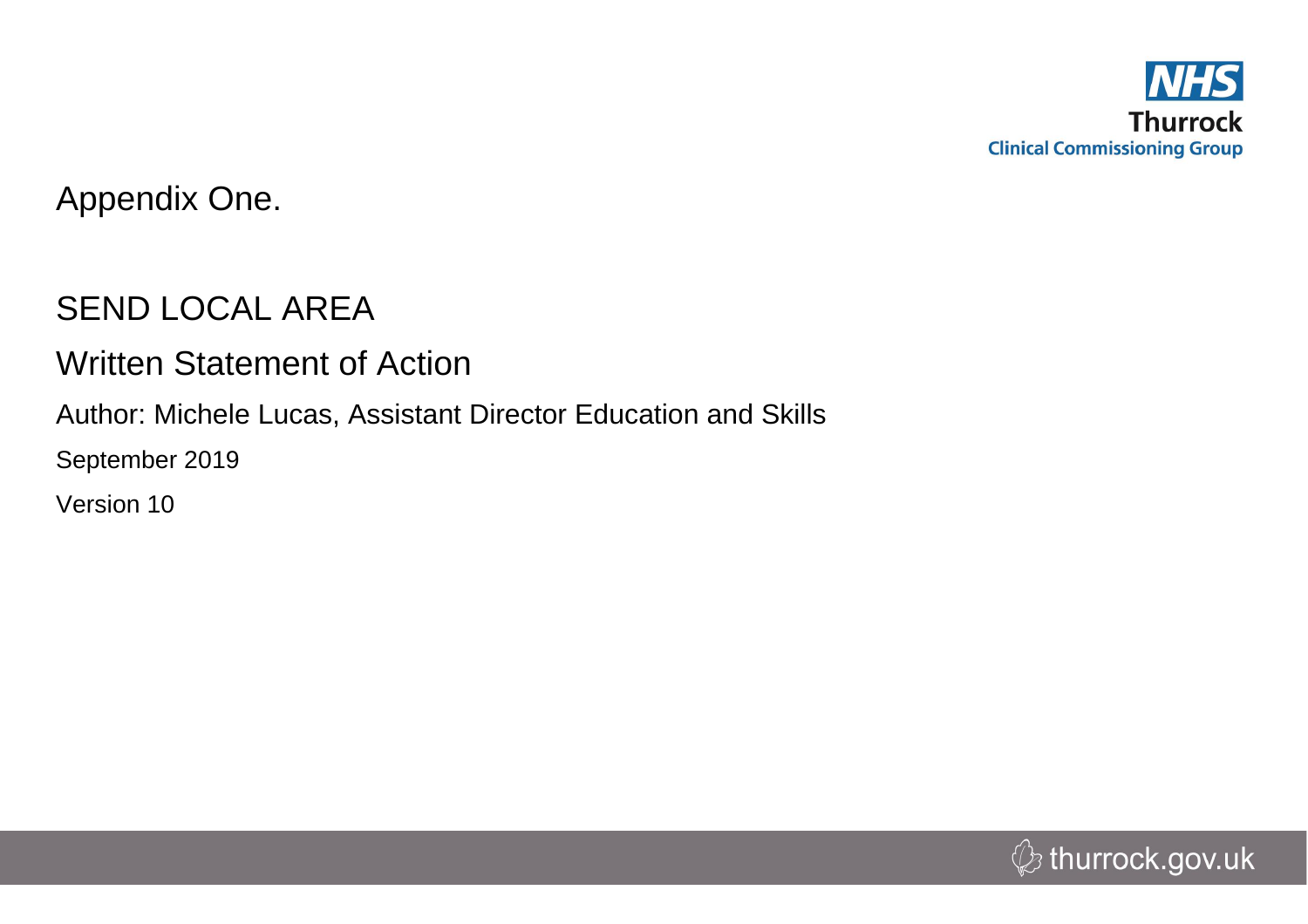## **SEND Strategy Priorities 2019-22**

| <b>Ensure that children and</b>         | Parental engagement and co-production in all areas of SEND.<br>$\bullet$                                                                 |
|-----------------------------------------|------------------------------------------------------------------------------------------------------------------------------------------|
| families are at the heart of            | The role of the Parent/ Carer Forum in putting forward parent voice though CaPa<br>$\bullet$                                             |
| an effective send system                | Parent, child and young person engagement in service commissioning, Planning and delivery<br>$\bullet$                                   |
|                                         | Co-production of individual Education, Health and Care Plans (EHC Plans)<br>$\bullet$                                                    |
|                                         | Pupil voice and targeted engagement work<br>$\bullet$                                                                                    |
|                                         | Feedback via surveys and group work<br>$\bullet$                                                                                         |
| <b>Ensure every child and</b>           | A comprehensive range of high quality SEND services available in mainstream and special early years settings,<br>$\bullet$               |
| young person is making                  | schools and colleges for children and young people at SEN support and EHC Plan                                                           |
| good progress and attends               | Measures of individual outcomes progress through EHC Plan and SEN support and beyond academic attainment<br>$\bullet$                    |
| a good place to learn                   | Appropriate range of specialist places in place<br>$\bullet$                                                                             |
|                                         | SEND progress measures in schools and bases for EHC Plan and SEN support<br>$\bullet$                                                    |
|                                         | Targeted monitoring and support for all vulnerable groups including SEN support, EHC Plan, LAC, CIN and Young<br>$\bullet$               |
|                                         | <b>Offenders</b>                                                                                                                         |
| <b>Ensure children and</b>              | High quality comprehensive information on all SEND services through the Local Offer<br>$\bullet$                                         |
| families are well supported             | High quality support services in all provision to enable parents, children and young people to achieve identified<br>$\bullet$           |
|                                         | outcomes                                                                                                                                 |
|                                         | High quality advisory and support services through Information, Advice and Guidance services (IAGS)<br>$\bullet$                         |
|                                         | Clear and comprehensive routes of access to Co-ordinated Health & Social Care support including SEN support, CAF,                        |
|                                         | Health Pathways including Emotional, Health & Mental Wellbeing and EHC Plan                                                              |
| <b>Ensure an effective and</b>          | High quality and efficient SEN assessment, delivery, monitoring and administration at early years settings, schools and<br>$\bullet$     |
| responsive approach to                  | college provision with effective Local Authority, Health and Social Care contributions                                                   |
| assessing and meeting the               | Comprehensive support for children and young people in place leading to enhanced outcomes for all children and<br>$\bullet$              |
| needs of children and their             | young people                                                                                                                             |
| families                                |                                                                                                                                          |
| <b>Ensure the identification of</b>     | Comprehensive early identification and support systems including Early Support, Portage, Outreach services and co-<br>$\bullet$          |
| early support for children<br>with send | ordinated support in Early Years settings incorporating Health, Social Care and Education systems under a single co-<br>ordinated system |
|                                         | Clear systems of support and advice to early years settings to ensure identification of needs and support including                      |
|                                         | support from the Area SENCO                                                                                                              |
| Ensure young people are                 | Clear and timely Preparing for Adulthood (PFA) Planning ensuring young people have a wide range of opportunities<br>$\bullet$            |
| well prepared for adulthood             | and achieve across all six areas of PFA                                                                                                  |
|                                         | Clear and effective systems enabling young people to transition to adult education, Employment, Health and Social                        |
|                                         | Care services based on their individual needs                                                                                            |
|                                         |                                                                                                                                          |

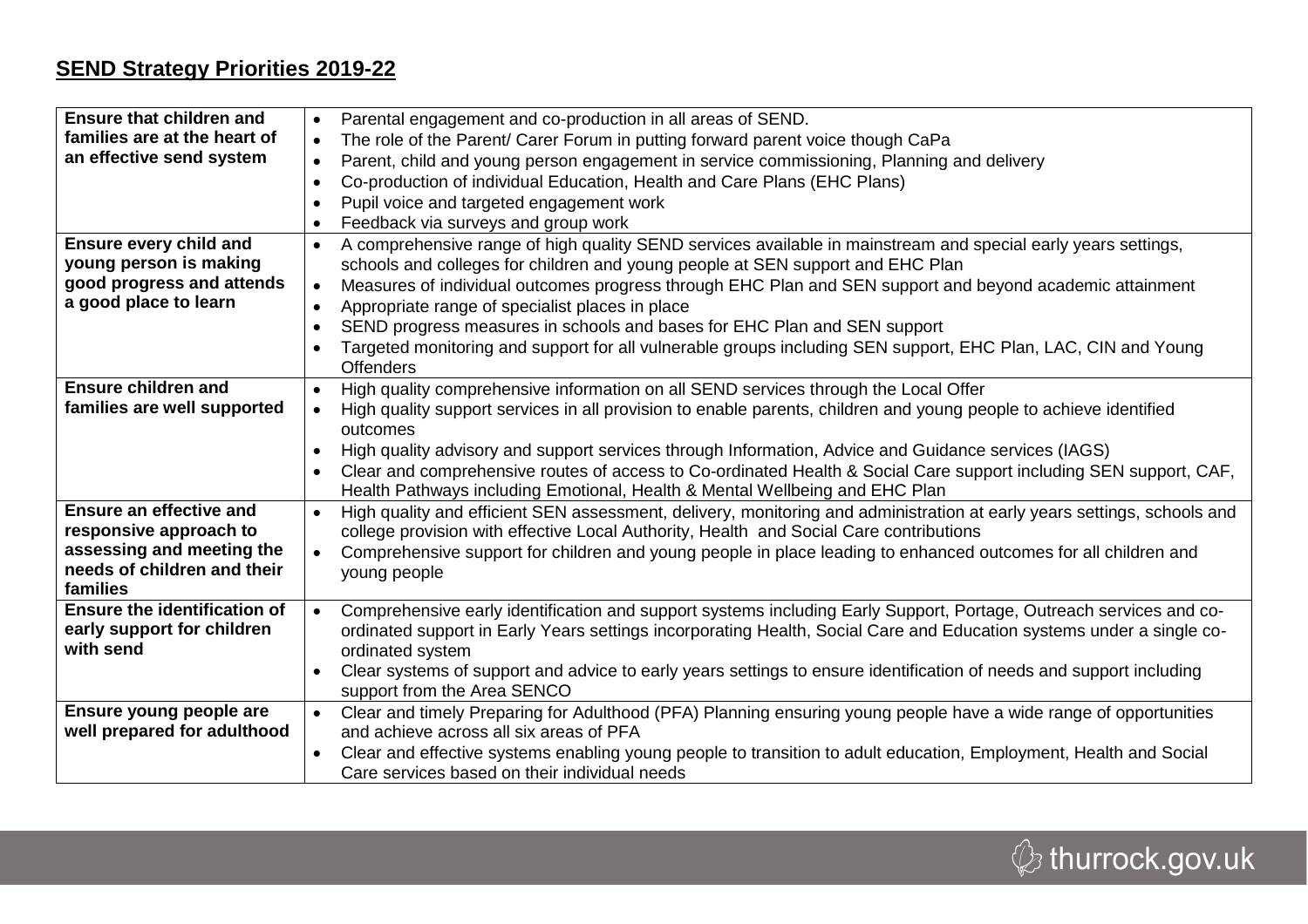## **Introduction**

This document outlines the commitment of Thurrock Council and Thurrock's Clinical Commissioning Group (CCG) to address the areas of concern, which were identified in Thurrock's Local Area SEND Inspection, which took place 4<sup>th</sup>-8<sup>th</sup> March 2019.

The document highlighted three key areas:

- **Area of Concern 1:** Inaccurate and incomplete records and ineffective oversight meant that leaders did not know the whereabouts of some children and young people and what provision they have.
- **Area of Concern 2:** Quality assurance is not rigorous enough to ensure effective governance and oversight across the provision and services for 0 to 25-year-olds with SEND. Leaders are reliant on working relationships rather than processes. Leaders are over reliant on the limited information given to them by educational providers about the quality of the provision they purchase.
- **Area of Concern 3:** Education Health and Care Plans (EHC Plans) and the annual review process are of poor quality. The local authority has no system in place to make sure that relevant professionals and services are notified when EHC Plans need reviewing or updating. Professionals are not routinely informed of requests to submit written information within specified timescales. Too often EHC Plans are out of date and do not accurately reflect the needs or views of children and young people, or the views of the families. The information from EHC Plans and annual reviews is not used to inform the commissioning of services, particularly, but not exclusively, for young people between the ages of 19 and 25 years.

Our Written Statement of Action has been produced in partnership with the Thurrock Council, CCG and Public Health to ensure that all key partners are working together to address the weaknesses identified in the recent inspection. In addition, we have shared the document with our Children's Overview and Scrutiny board, young people, our parent groups, and a focus group of parents and carers recognising the importance of shared ownership and commitment to children and young people with SEND.

The monitoring of this statement of action will take place on a quarterly basis with the Department for Education (DfE) and NHS England, and implementation will be monitored and scrutinised through the Thurrock SEND Improvement Board, which is chaired by the Portfolio Holder for Education and Health. Our Operational SEND Group will oversee our work Plans and monitor internal performance measures to ensure we have a robust system of quality assurance in place.

Thurrock has a long standing commitment to an inclusive system of education health care and support that actively enables access and full participation to all aspects of community life. This is in compliance with the Salamanca Statement and Framework for action on Special Needs (1994), the UN Convention on the Rights of the Child and is embedded in the Equality Act 2010.

 $\mathcal{Q}$  thurrock.gov.uk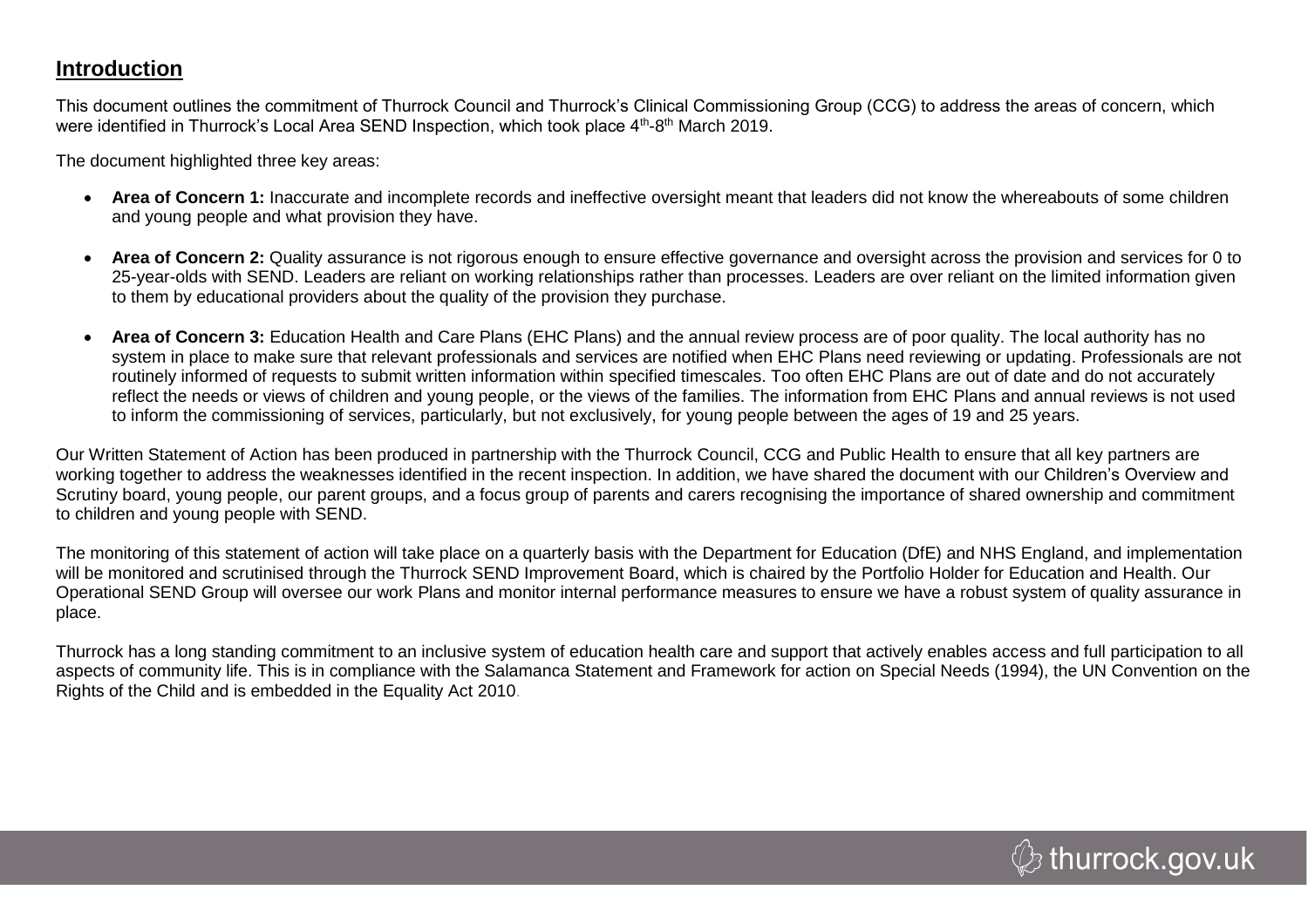# **Key responsible people**

| <b>Portfolio Holder for Education &amp;</b><br><b>Health (PFH)</b>     | <b>Cllr Andrew Jefferies</b> | <b>CEO Thurrock Council</b>                                                                                           | Lyn Carpenter            |
|------------------------------------------------------------------------|------------------------------|-----------------------------------------------------------------------------------------------------------------------|--------------------------|
| <b>Leader of the Council</b>                                           | Cllr Rob Gledhill            | <b>Portfolio Holder Children &amp; Adult</b><br><b>Social Care</b>                                                    | <b>Cllr James Halden</b> |
| <b>Chair Children's Services Overview</b><br>& Scrutiny Committee      | <b>Cllr Alex Anderson</b>    | <b>Corporate Director (CD)</b>                                                                                        | Sheila Murphy            |
| <b>Assistant Director, &amp; Consultant in</b><br><b>Public Health</b> | Teresa Salami-Oru            | <b>Assistant Director Education &amp;</b><br><b>Skills (ADES)</b>                                                     | Michele Lucas            |
| <b>Assistant Director Children's Social</b><br>Care                    | Joe Tynan                    | <b>Strategic Lead Specialist</b><br><b>Provision / Principal Educational</b><br><b>Psychologist (SLSPPEP)</b>         | Malcolm Taylor           |
| <b>Strategic Lead School Effectiveness</b><br>and SEND (SLSESEND)      | Andrea Winstone              | <b>Strategic Lead Employability and</b><br><b>Skills (SLES)</b>                                                       | Kate Kozlova-Boran       |
| <b>Strategic Lead Business Intelligence</b><br>(SLBI)                  | <b>Mandy Moore</b>           | <b>Assistant Director for Integrated</b><br><b>Commissioning for Children,</b><br><b>Young People &amp; Maternity</b> | <b>Helen Farmer</b>      |
| <b>Chief Nurse, CCG</b>                                                | Jane Foster-Taylor           | <b>Strategic Lead for Children</b><br><b>Services Commissioning (SLCSC)</b>                                           | Sue Green                |
| <b>Designated Clinical Officer (DCO)</b>                               | Louise Warren                |                                                                                                                       |                          |

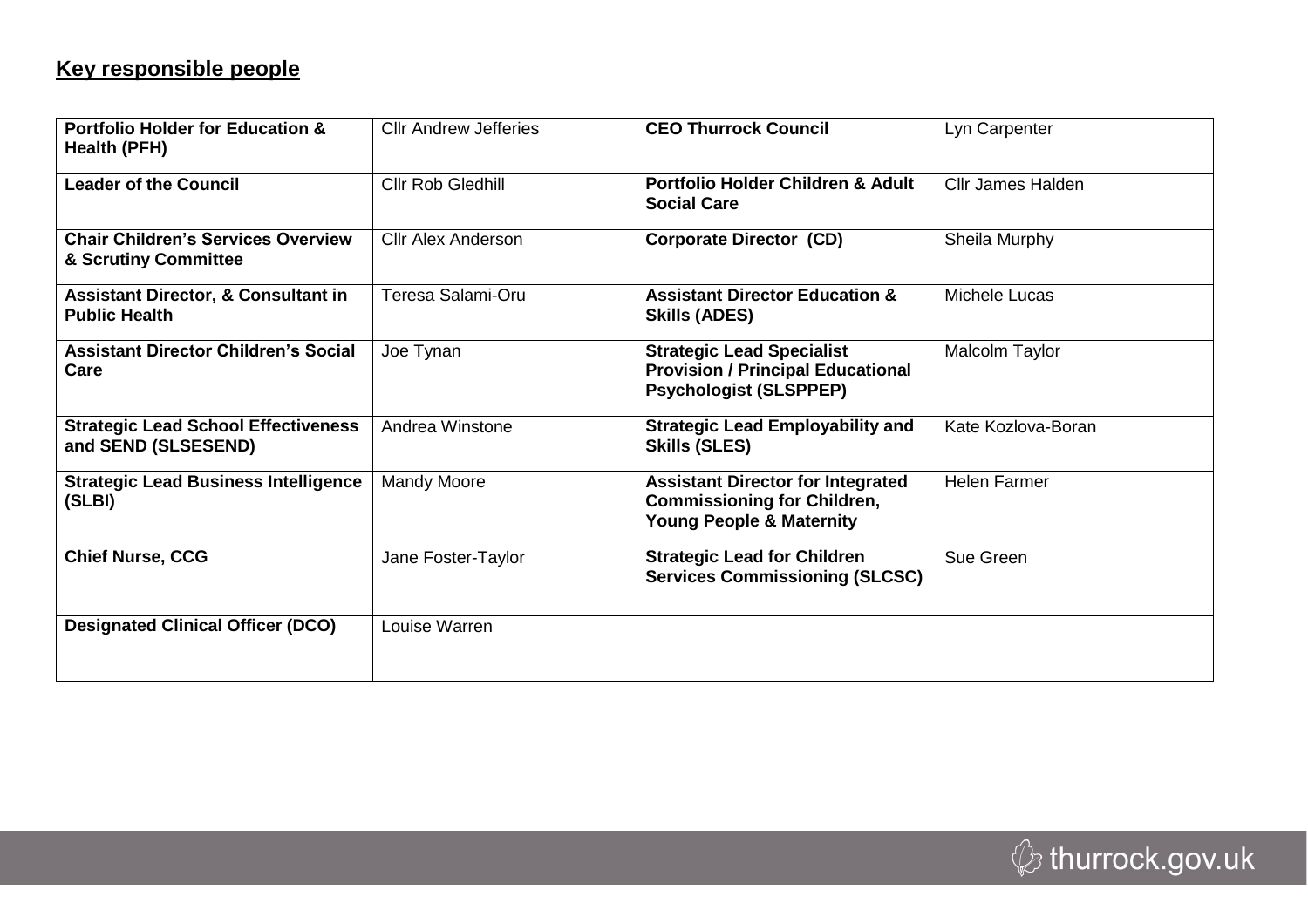

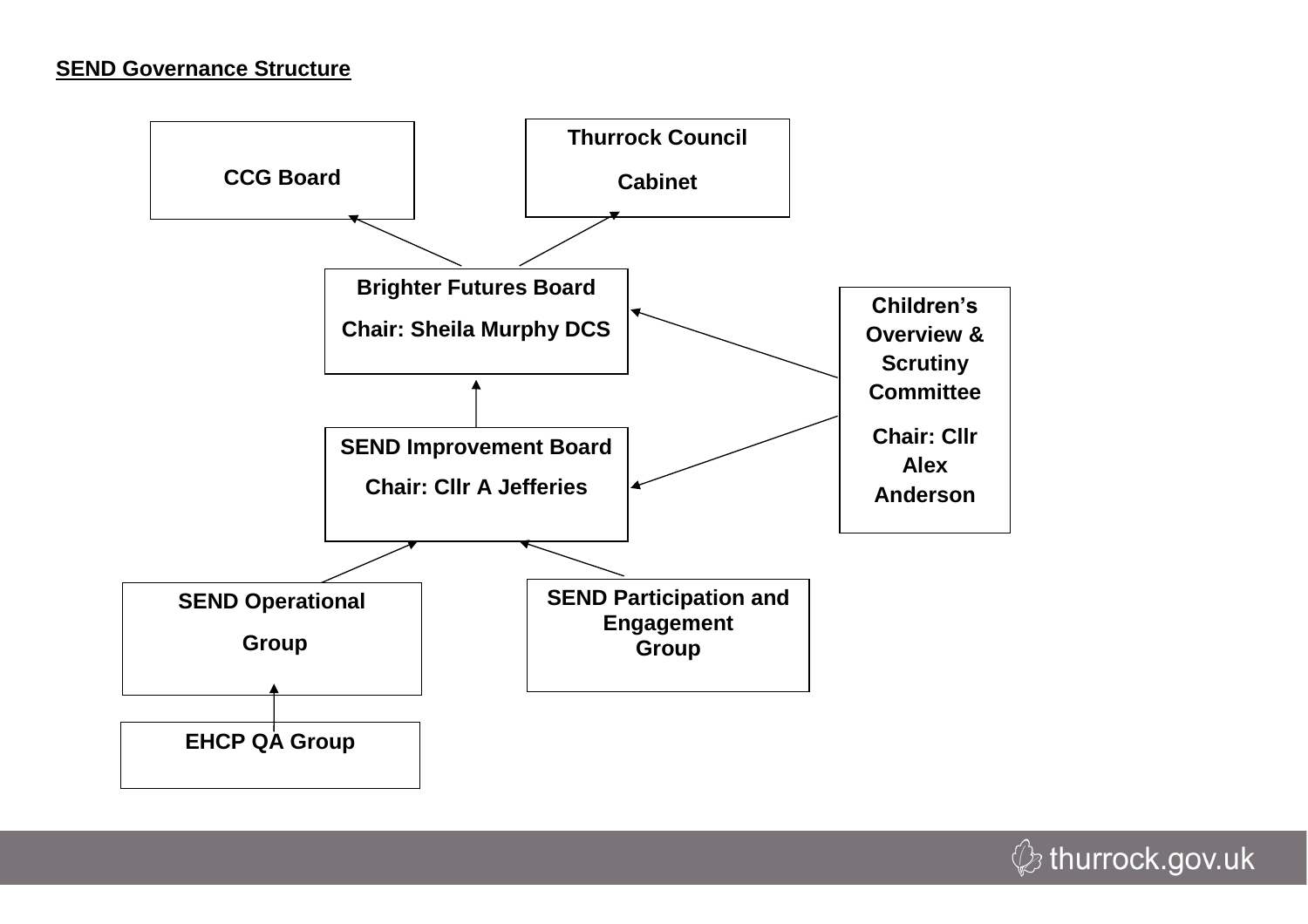## **Governance Structure**

Thurrock Council working in partnership with Thurrock CCG and Parent Carer Forum has undertaken a review of its Governance of the SEND work across the Local Area.

Children's Overview and Scrutiny will monitor the impacts associated with this plan on bi-monthly basis.

Brighter Futures – Children's Partnership provides the overarching governance arrangements for SEND, work to address the issues within the written statement of action and the wider SEND strategy will be reported to the Brighter Futures – Children's Partnership on a six monthly basis.

SEND Improvement Board meets six weekly and is chaired by the Portfolio Holder for Education and Health. The membership is made up of senior management from across the Partnership including the CCG and Public Health and the Parent Carer Forum.

SEND Operational Group meets six weekly to ensure the work programme set out in the written statement of action and the wider SEND improvement priorities are on track ensuring effective action. This group reports to the SEND Improvement Board. Membership of this Group is cross partnership and includes operational leads from the LA, CCG, Public Health and Parent Carer representation.

The SEND Participation and Engagement group meets quarterly co-chaired with the Parent Carer Forum to enable a wide range of co-production including Health Education and Social Care across all areas of SEND improvement.

EHCP Quality Assurance Group – this group meets monthly and will oversee the QA process of EHCP's it will report into the operational group and quarterly reports will be provided to the SEND Improvement Board.

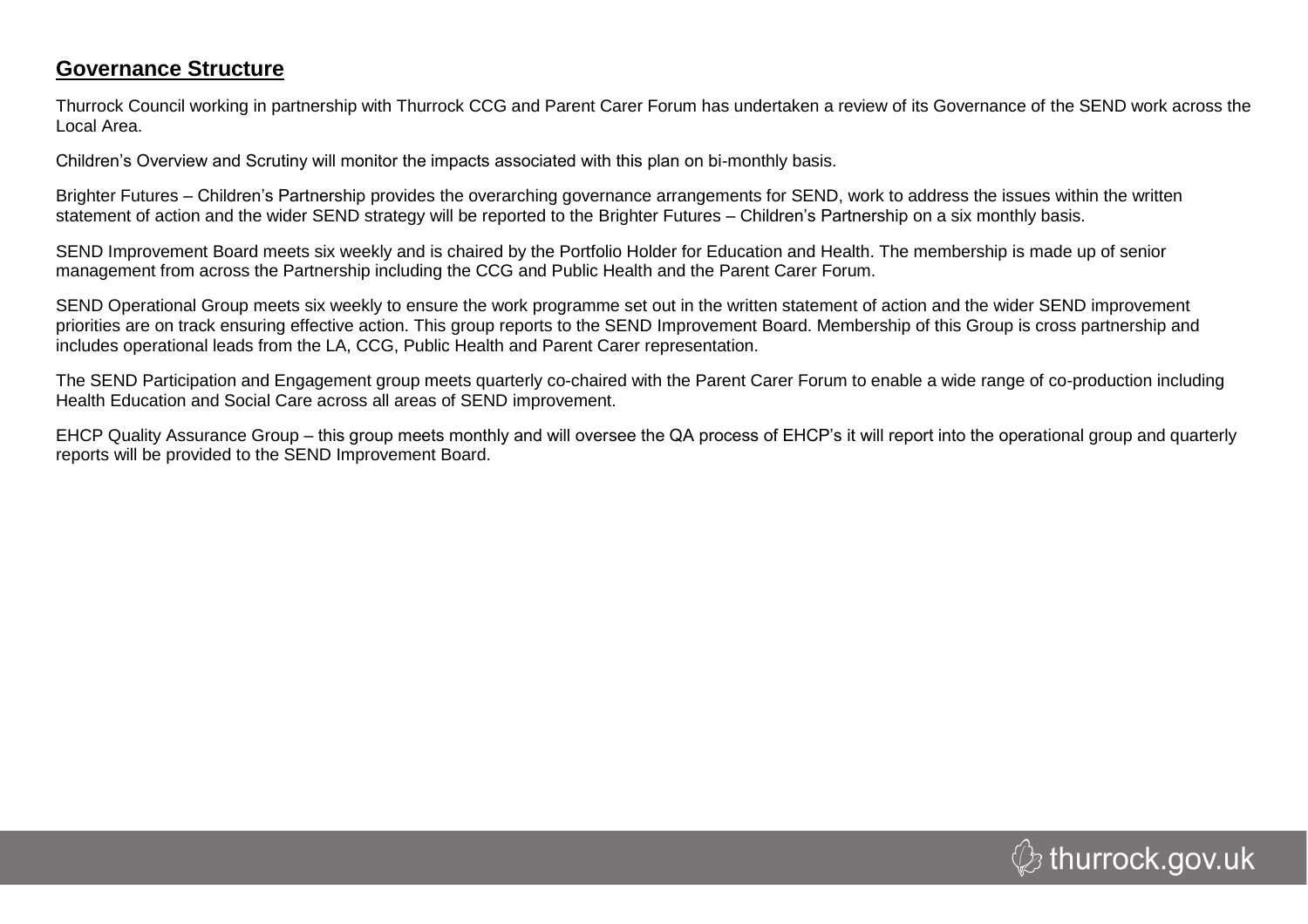|              | <b>RAG RATING KEY</b>                                                                                                                                   |  |  |  |  |  |  |
|--------------|---------------------------------------------------------------------------------------------------------------------------------------------------------|--|--|--|--|--|--|
| <b>RED</b>   | The action has not yet started or there is significant delay in implementation. The action must be<br>prioritised to bring it back on track to deliver. |  |  |  |  |  |  |
| <b>AMBER</b> | The action has been started but there is some delay in implementation. The action must be<br>monitored to ensure the required improvement is delivered. |  |  |  |  |  |  |
| <b>GREEN</b> | The action is on track to be completed by the agreed date. Evidence is required to show that the<br>improvement has been embedded and sustained.        |  |  |  |  |  |  |
| <b>BLUE</b>  | The action has been completed and is now fully embedded.                                                                                                |  |  |  |  |  |  |

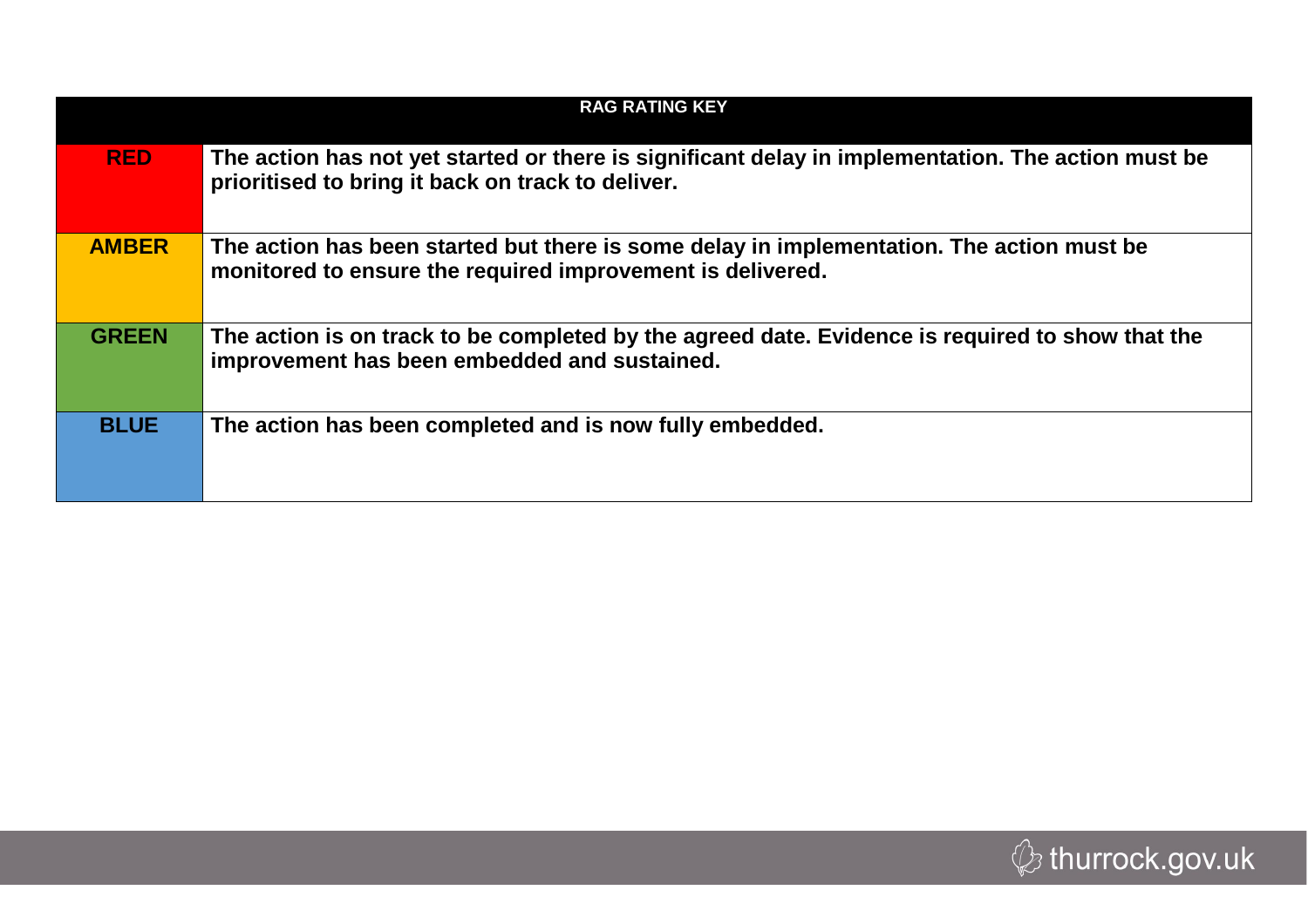## **Written Statement of Action**

**Area of concern 1:** Inaccurate and incomplete records and ineffective oversight meant that leaders did not know the whereabouts of some children and young people and what provision they have.

#### **Aim of this programme of work:**

To ensure that the Local Authority knows where all children and young people are placed and what provision they are accessing. To develop processes to confirm the quality of provision and the welfare of children and young people placed in different settings particularly those placed out of the authority.

We will undertake a review of SEND, EHC Plan records and ensure that they are updated by the SEN team. This will be audited monthly by members of the senior manager team and reported through our performance management framework to Directors Board and the SEND Improvement Board.

#### **KPIs / Targets for assessing overall success of the programme**

- All EHC Plans are reviewed and quality assured to meet statutory assessment timelines

The system at any time can produce this information readily.

An accurate list of all C&YP with EHC Plans:-

- Where they are placed
- Date the EHC Plan was reviewed and when next review is due
- For those placed in residential /out of authority or home educated dates of the last monitoring visits to check welfare
- Up to date information around children/young people who are "awaiting specialist provision"
- Clear processes in place to ensure we are tracking those that may be missing education

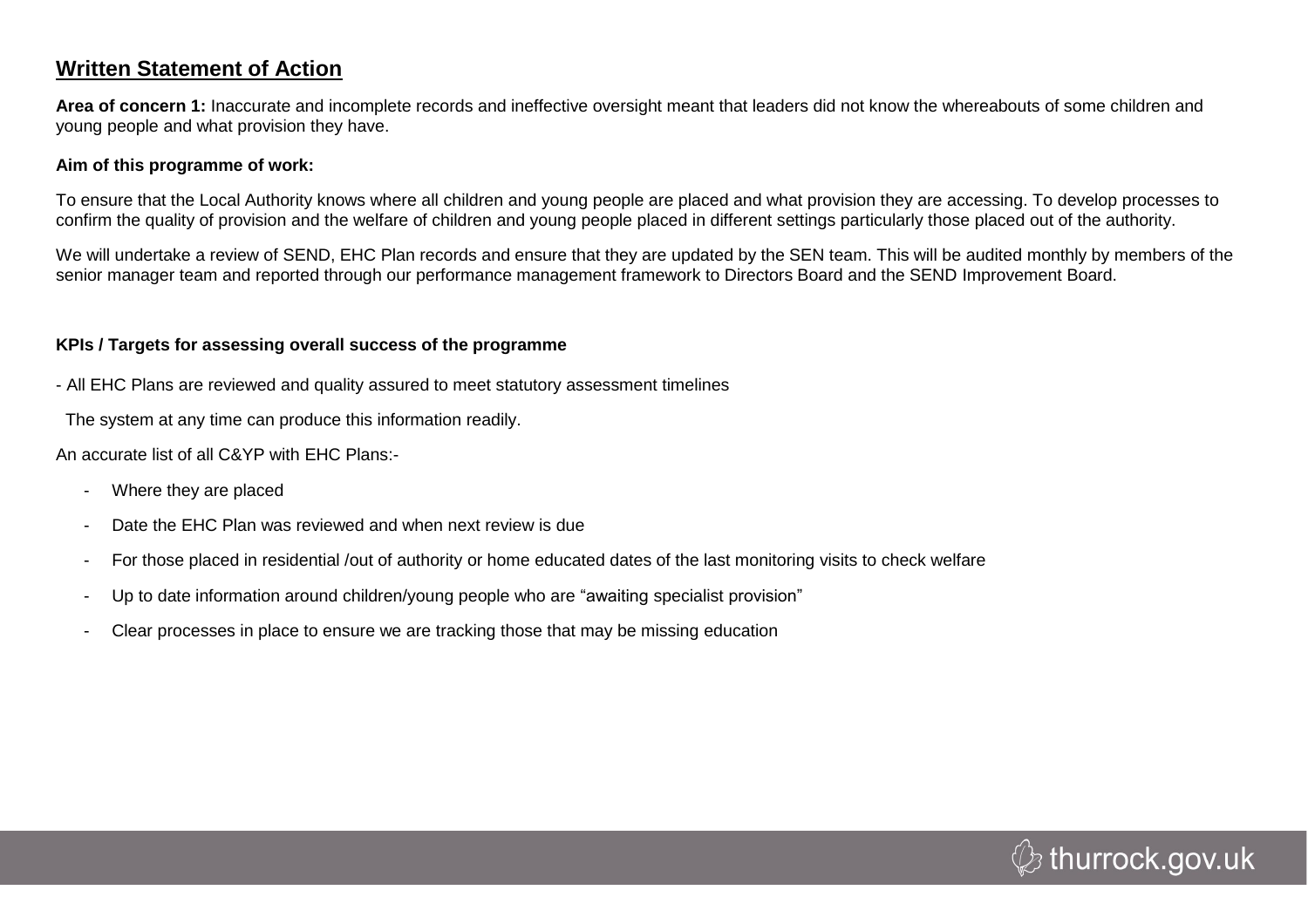#### **Area of Concern 1: Inaccurate and incomplete records and ineffective oversight meant that leaders did not know the whereabouts of some children and young people and what provision they have**

**Aims**: To ensure that the Local Authority knows where all children and young people are placed and what provision they are accessing. To develop processes to confirm the quality of provision and the welfare of children and young people placed in different settings particularly those out of the authority.

| <b>Actions</b>                                                                                                                                                          | <b>Action</b><br>completed<br>by | <b>Responsible</b><br><b>Officer</b> | <b>Outcomes and measures</b>                                                                                                                                                                          |
|-------------------------------------------------------------------------------------------------------------------------------------------------------------------------|----------------------------------|--------------------------------------|-------------------------------------------------------------------------------------------------------------------------------------------------------------------------------------------------------|
| A1. Management oversight- Realignment of<br>Education and Skills leadership so that there is<br>an enhanced focus on quality and<br>performance monitoring of provision |                                  |                                      | <b>Outcomes</b><br>Distributed leadership of service – service realigned into three<br>areas Specialist provision, Operations and Post 16                                                             |
| a) Complete re-alignment documentation                                                                                                                                  | <b>ADES</b><br><b>July 2019</b>  |                                      | Service leads closely monitor and performance manage the SEND<br>operational teams                                                                                                                    |
| b) Consultation with management team members<br>re the new structure.                                                                                                   | <b>July 2019</b>                 | <b>ADES</b>                          | Service leads attend case management decision making panel                                                                                                                                            |
| Realign duties to Strategic Leads and Post 16<br>C)                                                                                                                     | <b>July 2019</b>                 | <b>ADES</b>                          | Service leads visit each out of borough placement to QA                                                                                                                                               |
| Lead and amend job descriptions                                                                                                                                         |                                  |                                      | There are clear lines of responsibility and reporting                                                                                                                                                 |
| Strategic Leads and Post 16 Leads line<br>d)<br>managed by ADES                                                                                                         | <b>July 2019</b>                 | <b>ADES</b>                          | Rigorous monitoring improves performance of SEND team<br>measured by timescales, feedback from parents and education                                                                                  |
| e) Rigorous monitoring of the SEND services to<br>ensure that outcomes and measures are met                                                                             | <b>Ongoing</b>                   | <b>ADES</b>                          | establishments, % of plans audited that comply with the QA<br>framework, % of annual reviews completed on time (see section 3)                                                                        |
| <b>RAG</b> rating                                                                                                                                                       |                                  |                                      | Quarterly report on performance to the SEND Board starting in<br>October 2019                                                                                                                         |
| Oct 2019<br><b>July 2020</b><br>Jan 2020<br>April 2020                                                                                                                  |                                  |                                      | And as a result:                                                                                                                                                                                      |
| Jan 2021<br>Oct 2020                                                                                                                                                    |                                  |                                      | Local Authority (ADES) has effective oversight of where all children<br>and young people with SEND are placed and the provision they are<br>accessing thus ensuring they are achieving their outcomes |
|                                                                                                                                                                         |                                  |                                      | Increased management capacity which will lead to closer scrutiny of<br>all cases ensuring all children and young people are placed in<br>appropriate provision                                        |

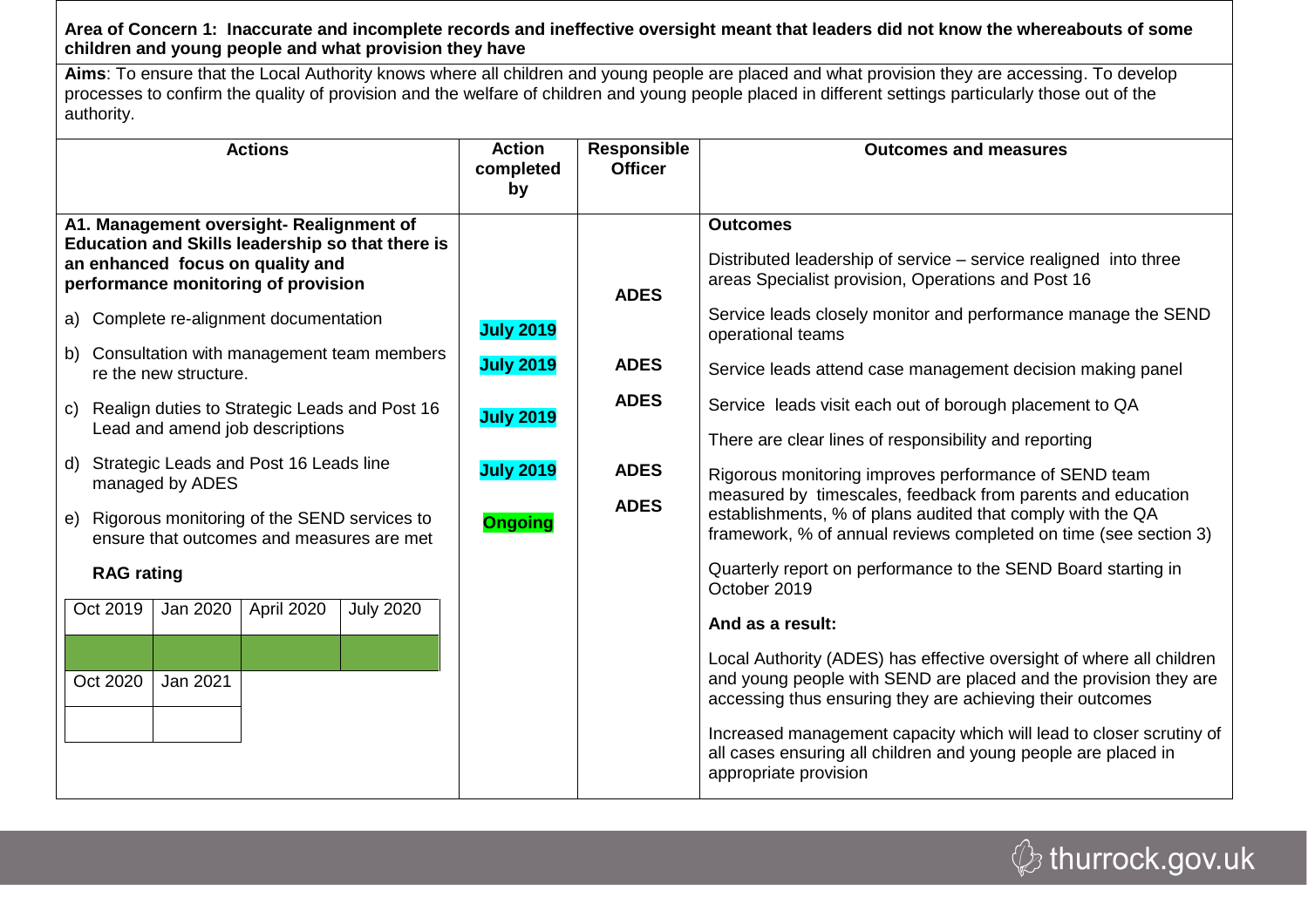|                                               |  | Progress will be governed by SEND Improvement Board |  |
|-----------------------------------------------|--|-----------------------------------------------------|--|
| A1 progress update - March to September 2020: |  |                                                     |  |

Actions **a) - d)** around the management realignment have been completed. Action **e)** remains ongoing with evidence of current progress outlined below.

- 1. EHC Plans completed within 20 week timeframe has improved month on month consistently 70% in time over three month period which is above both national and statistical neighbours.
- 2. COVID action plan developed around delays around some actions this has been reviewed and timelines and have amended with approval from SEND Board.
- 3. Clear management oversight relating to specialist provision QA of all provision has been undertaken and recommendations have been implemented around the plans
- 4. Post 16 QA provision has been developed to review the offer and identify with young people's involvement newly commissioned provision.

| A2. Records and oversight of all Post 16<br>provision for CYP with SEND to be reviewed to<br>ensure accuracy of placement for the young<br>person in line with Ofsted Written Statement of<br><b>Action</b> |                                                                                                                                                                                   |                                    |                              | <b>Outcomes</b><br>Increased capacity in Post 16 team to address areas of identified<br>concern in the Ofsted Inspection.                                                                                                                                             |
|-------------------------------------------------------------------------------------------------------------------------------------------------------------------------------------------------------------|-----------------------------------------------------------------------------------------------------------------------------------------------------------------------------------|------------------------------------|------------------------------|-----------------------------------------------------------------------------------------------------------------------------------------------------------------------------------------------------------------------------------------------------------------------|
| a)                                                                                                                                                                                                          | Identify additional funding stream for additional<br>capacity through a business case to Director's<br>Board                                                                      | <b>April 2020</b>                  | <b>P16SM</b><br><b>P16SM</b> | New learning pathways and courses are developed locally for<br>Preparing for Adulthood (PfA) building on current provision for<br>young people                                                                                                                        |
|                                                                                                                                                                                                             | b) Recruit 3 additional post 16 officers with<br>careers advice and guidance qualifications and<br>1 tracking officer                                                             | <b>July 2019</b>                   | <b>P16SM</b>                 | All CYP from year 9+ have will have an annual PfA advisor attend<br>their annual review will deliver CEIAG (Career education,<br>information and guidance) to SEND YP in Year 9,10,11, 12, 13 and<br>14 to identify needs early on, consistently work on SMART career |
|                                                                                                                                                                                                             | c) Create a quality assurance framework for post<br>16 provision using regional guidance to be<br>developed further with Children, Young<br>People, Parents / Carers and Partners | <b>Feb 2020</b><br><b>Oct 2020</b> |                              | targets using the Careers Action Plan as the golden thread<br>throughout the YP's journey. Reporting on destinations of YP is<br>robust.                                                                                                                              |
|                                                                                                                                                                                                             | d) Commission post 16 provision using the                                                                                                                                         | <b>Feb 2020</b><br><b>Oct 2020</b> | P <sub>16</sub> SM           | And as a result:                                                                                                                                                                                                                                                      |
|                                                                                                                                                                                                             | framework developed - action date                                                                                                                                                 |                                    |                              | CYP welfare and quality of education is regularly assessed and<br>monitored                                                                                                                                                                                           |

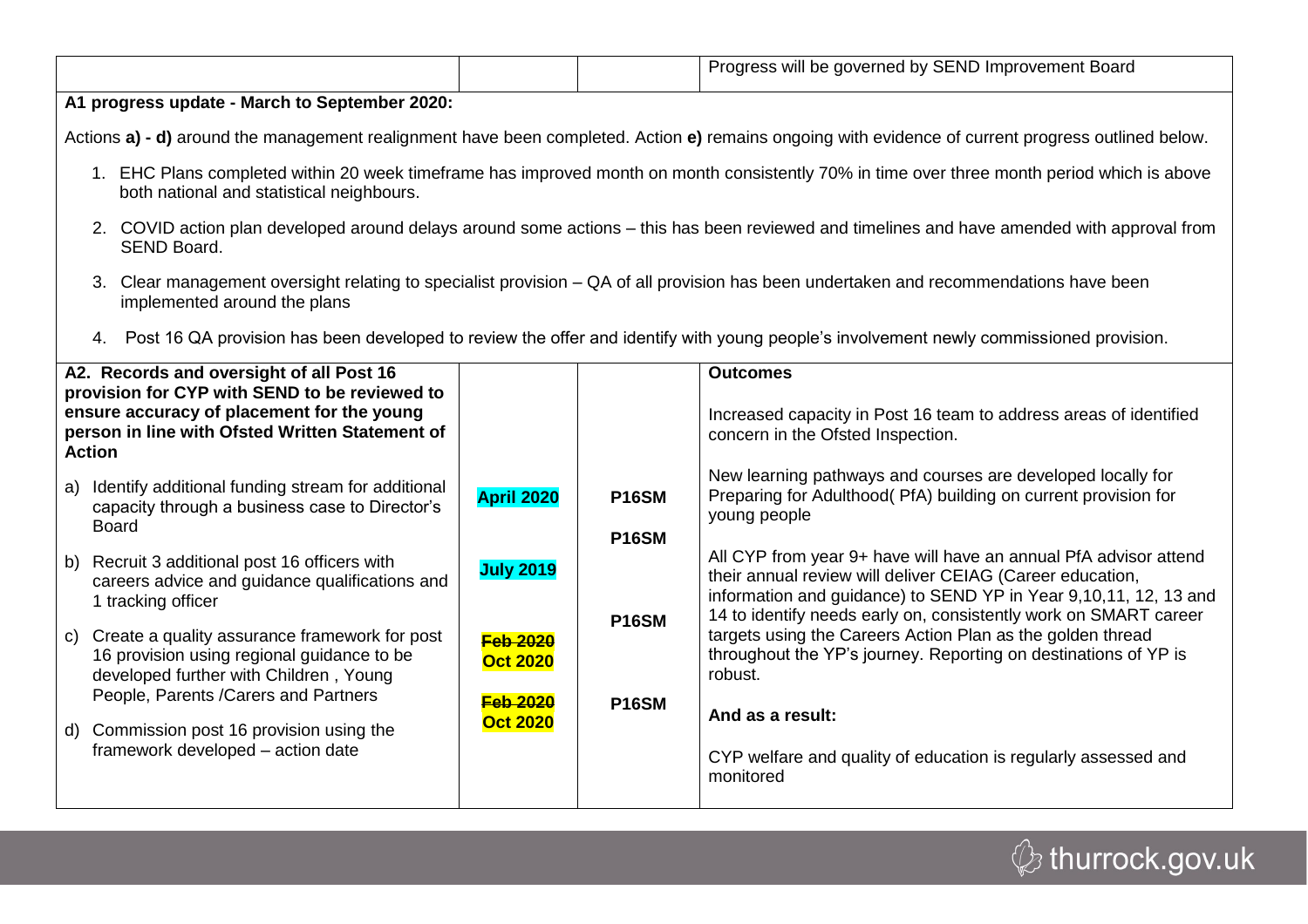|                                                                              |                                                                                                                                                                                                                                                    |                  |                                      | <b>P16SM</b> | Post 16 provision is commissioned based on intelligence from PfA                                                                                                |
|------------------------------------------------------------------------------|----------------------------------------------------------------------------------------------------------------------------------------------------------------------------------------------------------------------------------------------------|------------------|--------------------------------------|--------------|-----------------------------------------------------------------------------------------------------------------------------------------------------------------|
|                                                                              | e) Agree KPIs with all post 16 providers to enable                                                                                                                                                                                                 |                  | <b>April 2020</b>                    |              | sections of reviews of EHCPs                                                                                                                                    |
|                                                                              | the officers to measure impact of provision                                                                                                                                                                                                        |                  | <b>Oct 2020</b>                      |              | <b>Evidenced by:</b>                                                                                                                                            |
| $f$ )                                                                        | In collaboration with South Essex College,<br>USP and Thurrock Adult Community College<br>improve the post 16 offer locally, ensuring<br>information from PFA meetings/ annual                                                                     |                  | <b>April 2020</b><br><b>Oct 2020</b> | <b>P16SM</b> | Development of new bespoke programmes to ensure learner needs<br>are met.                                                                                       |
|                                                                              | reviews taken into account                                                                                                                                                                                                                         |                  |                                      | <b>P16SM</b> | Improvement to the curriculum; internship opportunities; careers                                                                                                |
|                                                                              | g) The Action Plans for Young People undergoing                                                                                                                                                                                                    |                  | <b>Dec 2019</b>                      |              | advice and access to employment and apprenticeships for young<br>people.                                                                                        |
|                                                                              | transition with EHC Plans are collated by the<br>Preparing for Adulthood Officer on a termly<br>basis to inform the future provision<br>h) Embed seamless pathways between<br>Children's and Adult Social Services through<br>PfA monthly meetings |                  |                                      | <b>P16SM</b> | Additions to the post 16 curriculum for young people with SEND<br>(both with EHCPs and at SEND support) for the academic year<br>2020/21 compared with 2019/19. |
|                                                                              |                                                                                                                                                                                                                                                    |                  | <b>Nov 2019</b>                      | <b>P16SM</b> | Increase in supported internship from baseline in the SEN2 return<br>2019 of 24.                                                                                |
| Create new career action plans appropriate to<br>i)<br>different year groups |                                                                                                                                                                                                                                                    |                  | <b>Sept 2019</b>                     |              | Increase in apprentices with EHCPs for the baseline in the SEN2<br>return 2019 of 19.                                                                           |
|                                                                              |                                                                                                                                                                                                                                                    |                  |                                      |              | Changes in the levels of YP aged 16-19 with EHCPs NEET from<br>2019 baseline. Changes in the overall level of YP who are NEET<br>from 2019 baseline.            |
| <b>RAG</b> rating                                                            |                                                                                                                                                                                                                                                    |                  |                                      |              | Leaders know the whereabouts of all children and young people                                                                                                   |
| Oct 2019                                                                     | Jan 2020<br>April 2020                                                                                                                                                                                                                             | <b>July 2020</b> |                                      |              | and what provision they have evidenced by records produced from<br>the database/IT system.                                                                      |
|                                                                              |                                                                                                                                                                                                                                                    |                  |                                      |              | Young people meet their potential and have fulfilling lives and                                                                                                 |
| Oct 2020                                                                     | Jan 2021                                                                                                                                                                                                                                           |                  |                                      |              | careers as evidenced by :-                                                                                                                                      |
|                                                                              |                                                                                                                                                                                                                                                    |                  |                                      |              | Young people have access to new bespoke programmes to meet<br>learner needs.                                                                                    |
|                                                                              |                                                                                                                                                                                                                                                    |                  |                                      |              | Improved access to the curriculum; internship opportunities; positive<br>transitions from children to adult health services; careers advice and                 |

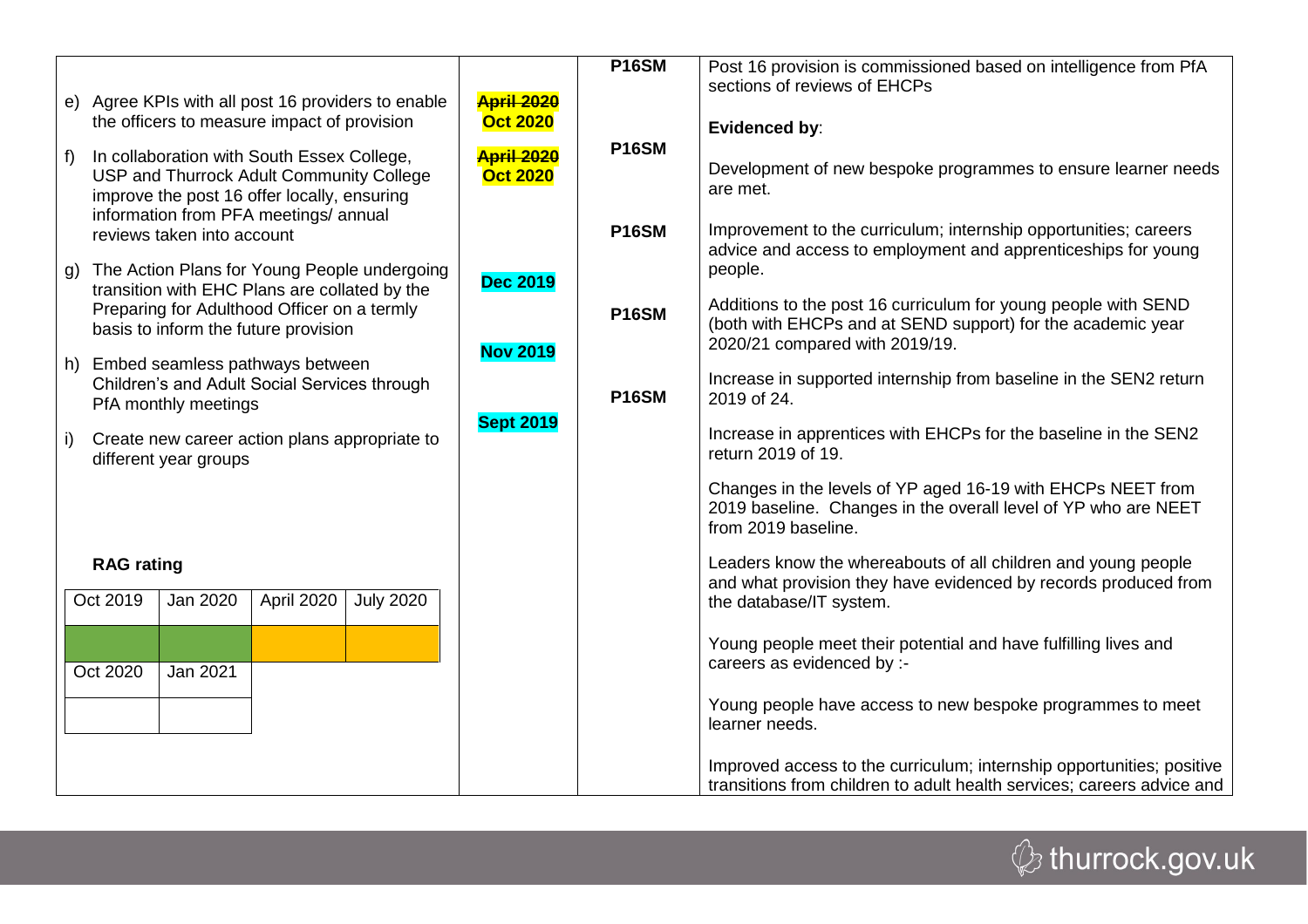|                                                  | access to employment and apprenticeships; positive transitions<br>from children's to adult's social care, access to housing and support<br>for independent living. |
|--------------------------------------------------|--------------------------------------------------------------------------------------------------------------------------------------------------------------------|
| A.2 Progress undate: - March to Sentember 2020 . |                                                                                                                                                                    |

**A2 Progress update: - March to September 2020 :**

A number of actions [**(a) (b) (g) (h) (i)**] have been completed. However, we have had some issues around timescales due to COVID restrictions for actions [**(c) (d) (e) (f)**]. These revised timescales have been approved by the SEND improvement board in summer 2020 and below is an overview of the activity which has taken place including information around support for young people during the period of school closure.

- 1. Three PFA Advisers have been recruited into the team to increase capacity in delivering the annual reviews post 16. One Tracking Officer has been recruited to ensure robust destination monitoring – which has meant we have clear protocols in places to ensure we can track and support all our young people.
- 2. Post 16 providers have agreed to establish focus groups in their establishments to enable the voice of the YP to be heard, this will happen during October 2020. The outcome of the focus groups will determine the bespoke provision for Post 16 SEND. This is planed for January 2021 making sure it is YP led and is reflective of what the YP want their learning journey to look like.
- 3. Current work is progressing to ensure we are able to support young people with the newly established internship opportunities that will be generated for January 2021 – which are addressing the issues around post 16 opportunities.
- 4. A Commissioning work stream has been developed that is addressing the providers' KPIs and scoping paper has been presented to the board
- 5. New plans for each Year group have been designed as the YP progresses through the years each plan will inform the following one and enhance it enabling the plans to be as robust as possible and reflecting YP's needs.
- 6. A newly established post-16 Innovative programme is being delivered at Grangewaters, which incorporates team building, H&S, First Aid programmes enhancing YP's employability skills.
- 7. **16-18** year old SEND Not in Education Employment or Training/Unknown is currently at 3% which is significantly below the Eastern Region of 7.9% (March 2019 is the latest comparative data) and National of 10% (March 2019 is the latest comparative data) and shows a positive picture.
- 8. **16-25** year old SEND learners Not in Education Employment and Training is currently at 7.5% national data is difficult to source however Thurrock has a strong tracking team which enables us to have a clear data set around where our young people are. This figure relates to a wider cohort than the 16-18 year olds.

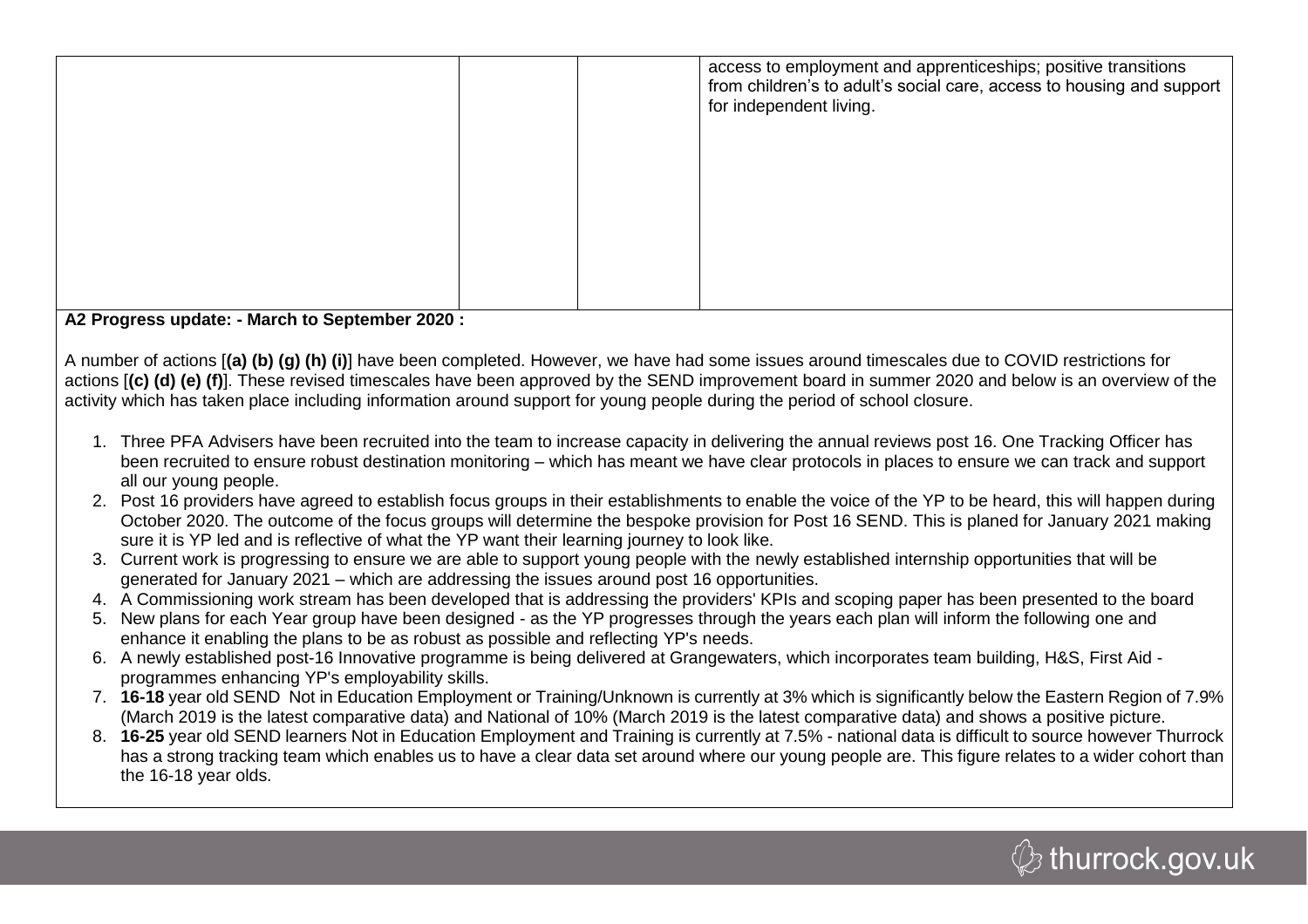During the lockdown period SEND YP post 16 were contacted in the following ways:-

- Written to
- Contacted to check well-being
- Contacted with an Offer of a Careers Interview
- All Year 11s were offered a September Guarantee (SG)
- All Year 13s had intensive careers offer to minimise NEET

The new QA Peer Review Group for all Post 16 Training Providers will be introduced in October nd will increase confidence in the local offer, enhance provision as well as give the LA an opportunity to gain feedback around the local offer resulting in positive progression of YP into EET/employment on completion of courses. NEET data will be analysed to bring understanding of the progression routes post 19.

Young people will not experience any delays in the start of their training provision; provision will be of high quality enabling to progress into a positive destination.

Person centred approach is at the heart of provision as KPIs reflect the targets of the EHCPs leading to successful students achieving their outcomes.

PFA advisers have very close links with three colleges (TACC, SEC , USP) and know the YP on their caseload. Feedback from YP is that they feel listened to and know where to turn for career / preparation for adulthood advice.

Young people start preparing for adulthood from Year 9 giving them the time to grow in confidence in their chosen career path

The young person gets a holistic offer that meets their social, health and educational needs leading to better outcomes.

Person centred approach allows children/YP to build on their strengths from year to year leading to consistent journey towards independence and employment. Aspirations are increased and young people feel more ambitious about their future careers

Timelines have slipped due to COVID 19 this has been discussed with SEND Improvement Board and new timelines have been approved. The impact on YP has been kept to minimum as we have kept in touch with then over lockdown period.

Commissioning process have been affected by COVID 19 but will commence over the Autumn term Filming of the young people in their Post 16 provision to enhance the Local Offer has been paused; to be resumed in September 2020. There has been slippage in the production of Annul Reviews due to the impact of the Covid-19 mainly due to accessibility

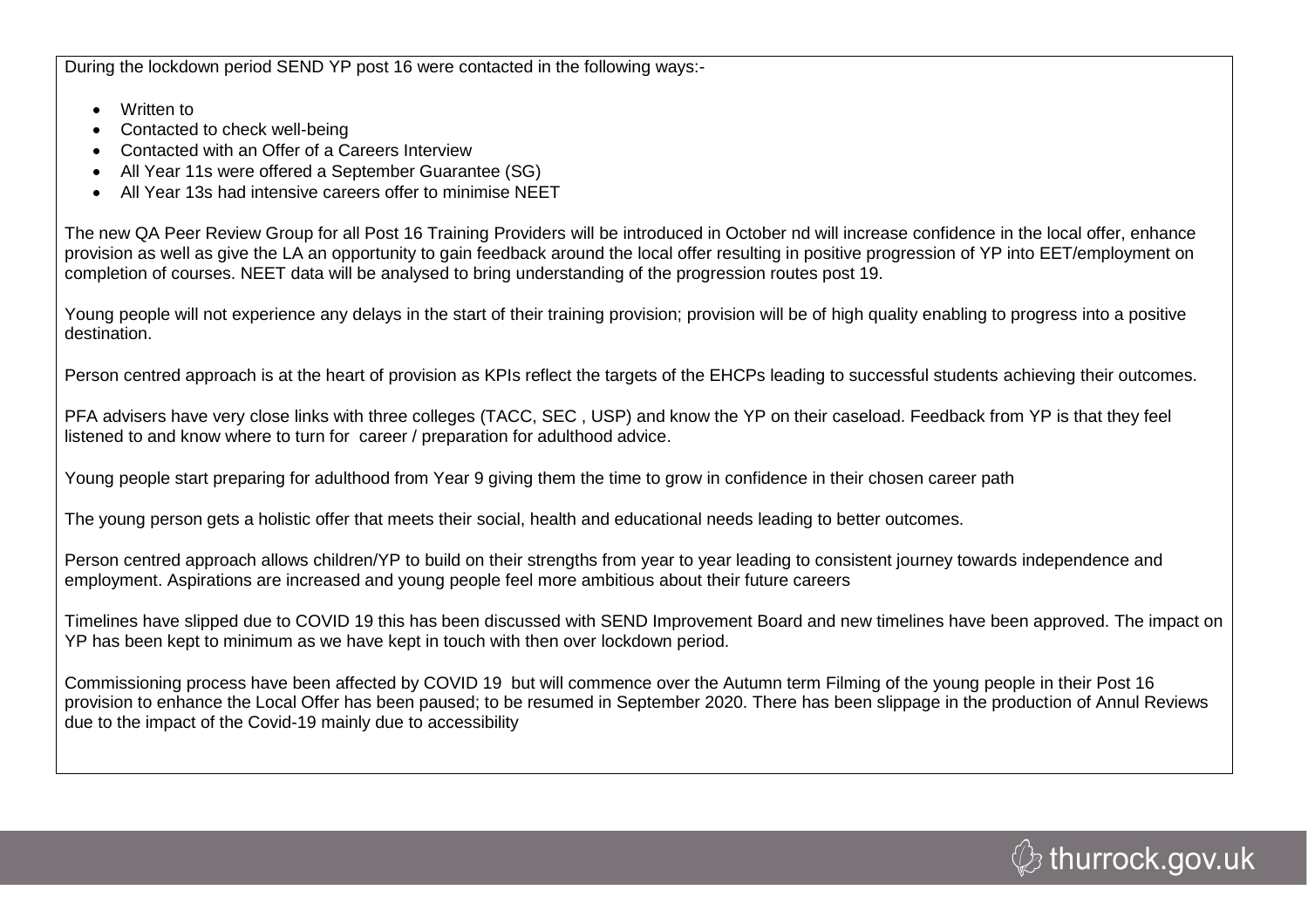| A3: Governance of SEND Service will be<br>reviewed to ensure, there is effective oversight                                              |                  | <b>ADES</b> | <b>Outcomes and measures</b>                                                                                                       |
|-----------------------------------------------------------------------------------------------------------------------------------------|------------------|-------------|------------------------------------------------------------------------------------------------------------------------------------|
| all children and young people.                                                                                                          |                  | <b>DCO</b>  | Increased senior management oversight<br>$\bullet$                                                                                 |
| a) SEND Improvement Board and SEND                                                                                                      | <b>July 2019</b> | <b>ADCS</b> | Challenging but realistic targets are set<br>$\bullet$                                                                             |
| Operational Board to be established                                                                                                     |                  | CD          | Clear lines of accountability<br>$\bullet$                                                                                         |
| b) Agree terms of reference for the boards and<br>arrangements for communicating decisions                                              | <b>July 2019</b> |             | Poor performance is challenged and addressed<br>$\bullet$                                                                          |
| and reporting lines                                                                                                                     |                  |             | And as a result:                                                                                                                   |
| Board to be Chaired by Portfolio Holder, and<br>$\mathsf{C}$<br>DCO, ADES, ADCS, CD attend board<br>meetings                            | <b>July 2019</b> |             | Membership agreed. The chair of the board is the PFH for<br>Education and Health and OFSTED Regional Lead is also a<br>member      |
| d) Embed the operational aspects of governance<br>structures, working groups and forums<br>established by WSoA and already in existence | <b>Jan 2020</b>  |             | New board meeting on 14 <sup>th</sup> June to oversee the development of the<br><b>Written Statement of Action</b>                 |
| in order to ensure aligned and effective<br>implementation of WSoA.                                                                     |                  |             | Board have met and signed off the re-submitted WSOA.                                                                               |
| e) The board will hold performance of SEND<br>department to account through monthly                                                     | <b>Jan 2020</b>  |             | The performance framework will demonstrate a system wide<br>approach to children and young people with SEND                        |
| performance data monitoring                                                                                                             |                  |             | Performance of department will improve and children and young<br>people's experience of support arrangements for SEND will improve |
| <b>RAG</b> rating                                                                                                                       |                  |             |                                                                                                                                    |
| Oct 2019<br>Jan 2020<br>April 2020<br><b>July 2020</b>                                                                                  |                  |             |                                                                                                                                    |
|                                                                                                                                         |                  |             |                                                                                                                                    |
| Oct 2020<br>Jan 2021                                                                                                                    |                  |             |                                                                                                                                    |
|                                                                                                                                         |                  |             |                                                                                                                                    |
|                                                                                                                                         |                  |             |                                                                                                                                    |
|                                                                                                                                         |                  |             |                                                                                                                                    |

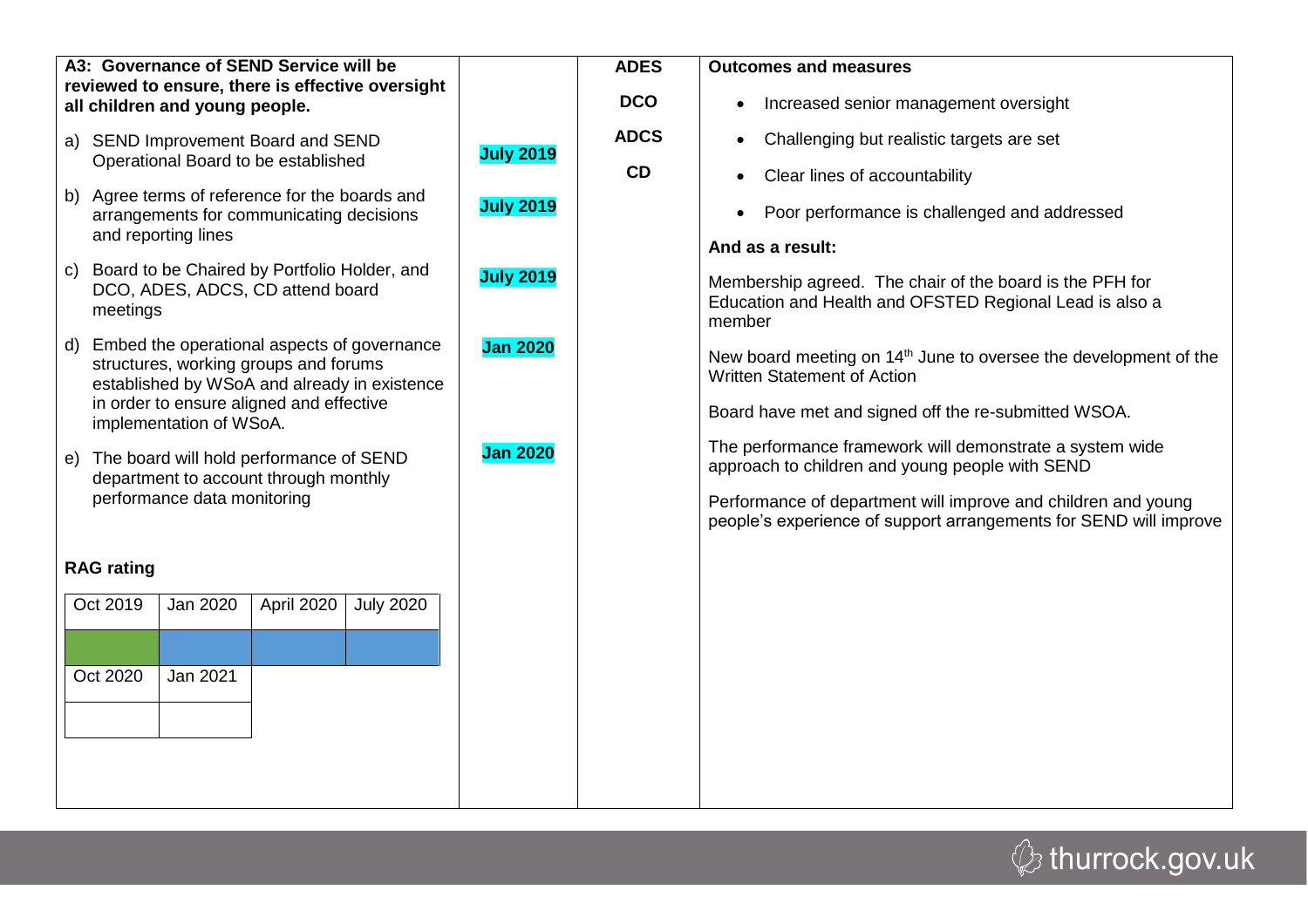**A3 Progress update March to September 2020:**

All action points **[(a) – (e)]** have been completed. Governance has been strengthened with the development of the SEND operational group and the SEND Improvement Board as well as Children Overview & Scrutiny and the Health & Wellbeing Board holding the SEND service to account.

**1.** Operational Group meetings on a monthly basis with the SEND Improvement Board meeting every 6 weeks providing support and challenge**.**

**Impact**

2. Monthly data returns demonstrate that the % EHCPs finalised within the 20 weeks timescales has remained above the published data for England (60%). **The average % of plans finalised in time April – July 2020 was 88.4%**

| A4: Improve the accuracy and quality of<br>record keeping |                                                                                                                                                                                  |                  |                 | <b>Outcomes</b>                                                                                                                                                                                                                 |
|-----------------------------------------------------------|----------------------------------------------------------------------------------------------------------------------------------------------------------------------------------|------------------|-----------------|---------------------------------------------------------------------------------------------------------------------------------------------------------------------------------------------------------------------------------|
|                                                           | a) Update all data currently held on the Synergy<br>SEN Data base system to ensure annual<br>review dates, placements/ schools/ year<br>groups and other information is correct. | <b>Sep 2019</b>  | <b>SLSESEND</b> | The system at any time can produce this information readily to<br>support Children and Young People's outcomes.<br>100% Records are accurate and up to date<br>Staff training has commenced and is undertaken by all staff on a |
|                                                           | b) Bi-weekly training programme in place for all<br>SEND team in the processes for annual<br>reviews/case work/recording/customer<br>service/ practice standards                 | <b>July 2019</b> | <b>SLSESEND</b> | Bi-weekly basis<br>An accurate list of all C&YP with EHC Plans:-<br>Where they are placed<br>$\overline{\phantom{a}}$                                                                                                           |
|                                                           | c) Train SEND caseworkers to use all the<br>modules on the Synergy SEND system                                                                                                   | <b>Feb 2020</b>  | <b>SLSESEND</b> | Date the EHC Plan was reviewed and when next review is<br>$\blacksquare$<br>due                                                                                                                                                 |
|                                                           | d) Embed SEND Children Missing Education<br>(CME) processes and recording through CME<br>monthly monitoring of cases.                                                            | <b>Dec 2019</b>  | <b>SLSPPEP</b>  | For those placed in residential /out of authority or home<br>$\blacksquare$<br>educated dates of the last monitoring visits to check welfare                                                                                    |
| e)                                                        | Distribute CME reporting and recording<br>processes to SEND/ EWS/ Admissions/ Social<br>Care/ schools                                                                            | <b>Nov 2019</b>  | <b>SLSPPEP</b>  | Up to date information around children/young people who<br>are "awaiting specialist provision"<br>And as a result:                                                                                                              |
|                                                           |                                                                                                                                                                                  |                  |                 | All current data on Synergy is complete and accurate.                                                                                                                                                                           |
|                                                           |                                                                                                                                                                                  |                  |                 | CME processes are clear and understood by all                                                                                                                                                                                   |

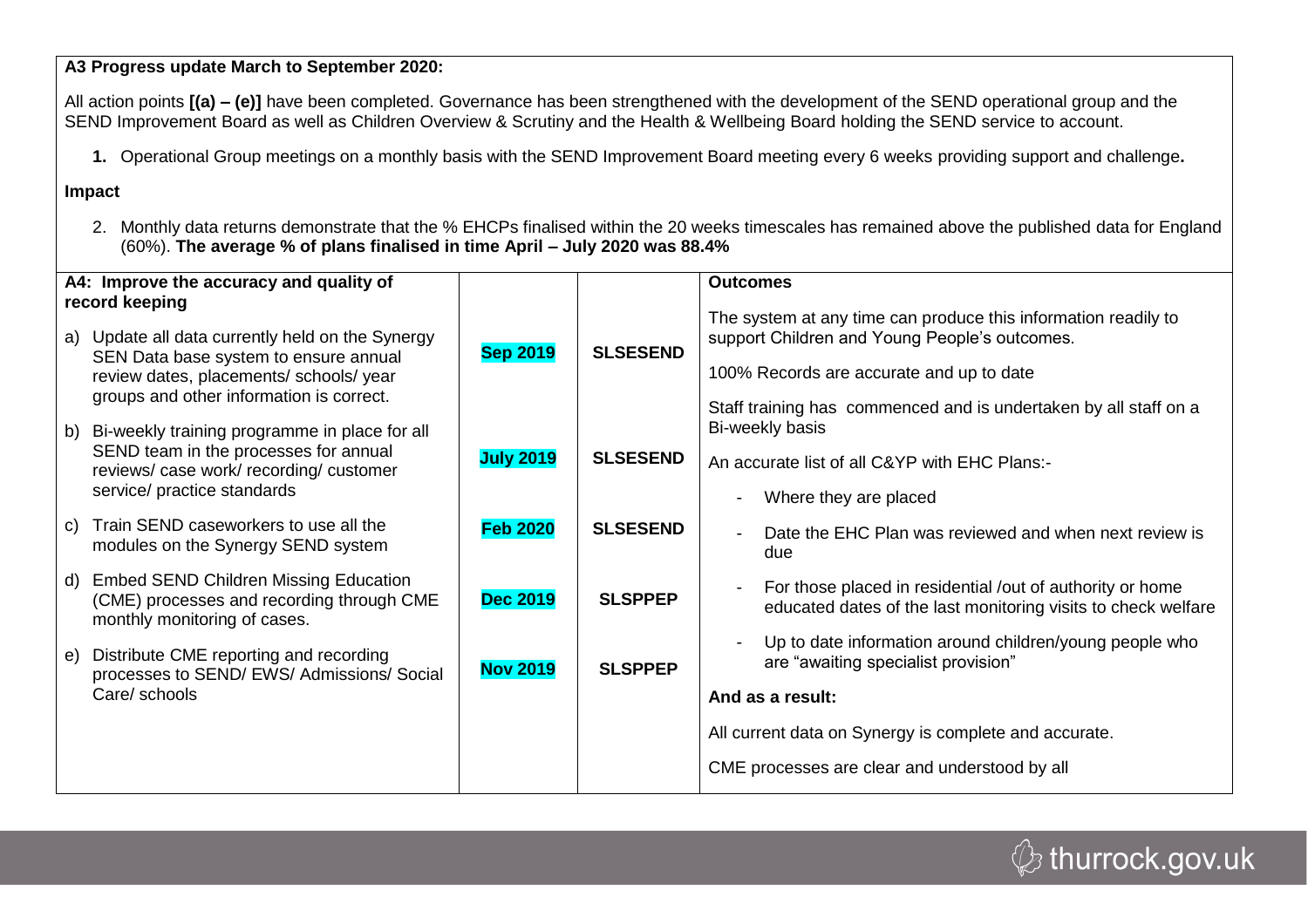| <b>RAG</b><br>Oct 2019<br>Jan 2020 | April 2020 | <b>July 2020</b> |
|------------------------------------|------------|------------------|
| Oct 2020<br>Jan 2021               |            |                  |

#### **A4 Progress update – March to September 2020:**

All actions **[(a) – (e)]** have been completed. Please see below for an overview of the systems work that has been undertaken.

- 1. The information held on Synergy has been updated and two further updates to the software have been installed. This will now enable routine data reporting and clean up in future.
- 2. The bi-weekly training is in place and is ongoing. New casework staff have been inducted and have received intensive training. As a result caseloads per caseworker have been reduced to approx. 150 cases per full time equivalent from a previous average caseload of 300. This will support timescales within the service to ensure it is more efficient and effective.
- 3. All staff have undertaken customer service training, and new practice standards have been developed and are being used by all staff. The practice standards ensure a consistent approach to all tasks and duties and has resulted in fewer complaints and increased compliments.
- 4. A new telephony system has been purchased. Monitoring shows that all calls and emails are responded to within timescales. This data has been presented to SEND Improvement Board.

#### **Impact**

5. There are no late phones calls on the call log and the number of complaints have reduced. Calls to the service have reduced by 46% since the new system was introduced and no calls were abandoned. The reduction in calls is a positive sign as less calls means less people needing to contact the service.

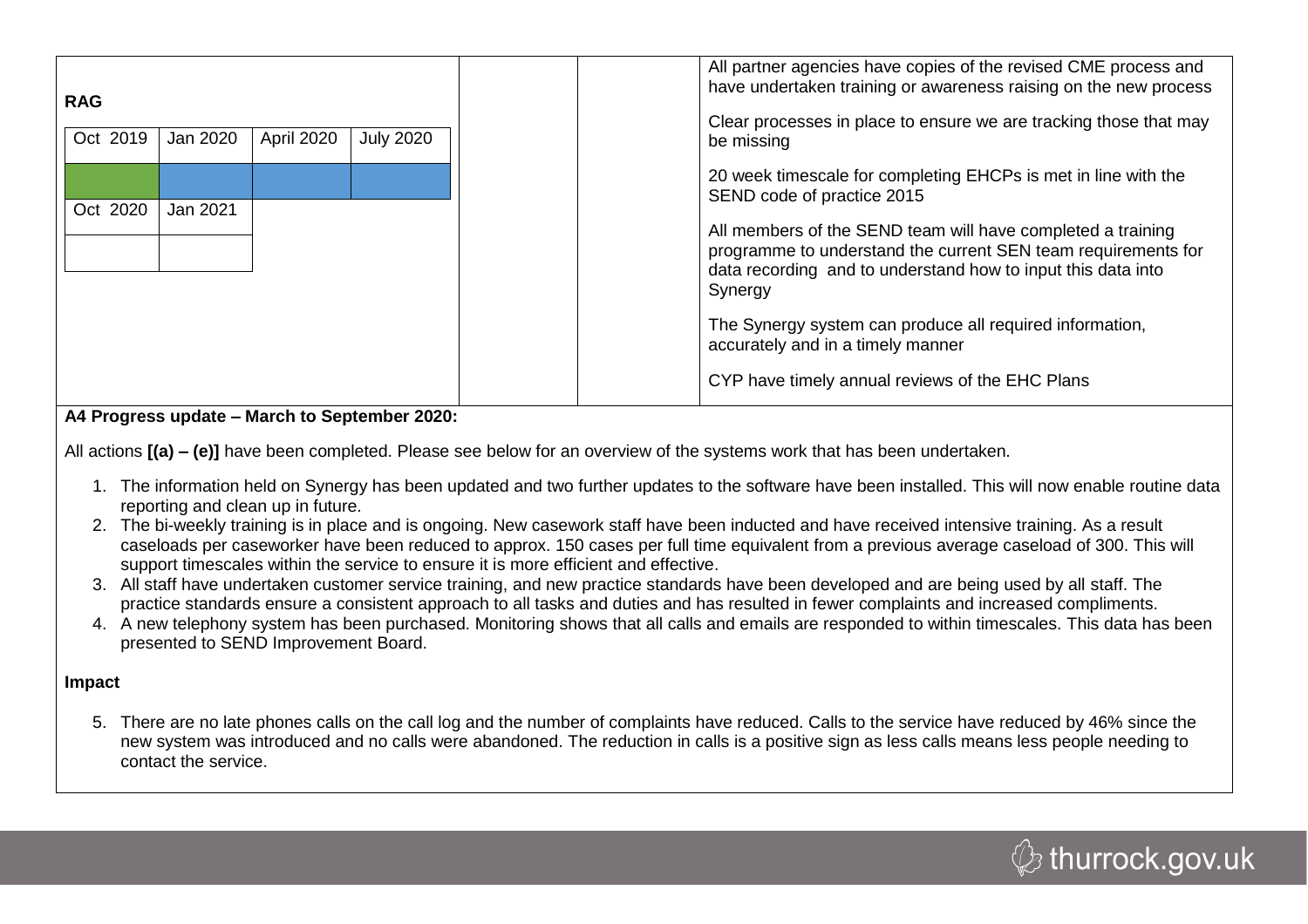| 6. Ofsted recognised that the CME process for all children and YP was fit for purpose and robust during the ILACS. |  |  |
|--------------------------------------------------------------------------------------------------------------------|--|--|
|                                                                                                                    |  |  |

7. CME Meetings taking place monthly, Action Minutes in place including individual casework actions

8. Updated CME guidance sent to schools by email 30/8/2019, Guidance published on Local Authority web site

| A5: SEND data integration project.                                                                                                                                                                                                                                                                      |                                                         |                                           | <b>Outcomes</b>                                                                                                                                                                 |
|---------------------------------------------------------------------------------------------------------------------------------------------------------------------------------------------------------------------------------------------------------------------------------------------------------|---------------------------------------------------------|-------------------------------------------|---------------------------------------------------------------------------------------------------------------------------------------------------------------------------------|
| Identify resources to Progress the Synergy<br>a)<br><b>Health Check work</b><br>Recruit additional capacity for Synergy system<br>b)                                                                                                                                                                    | <b>July 2019</b><br><b>Oct 2019</b>                     | <b>SLBI</b><br><b>SLBI</b>                | A fully integrated system that supports the work of the SEND<br>service and provide better outcomes for young people.<br>And as a result                                        |
| Identify the current shortcomings in the current<br>$\mathsf{C}$<br>system<br>Create an options appraisal for systems<br>d)<br>integration<br>Identify appropriate system providers<br>e)                                                                                                               | <b>Sep 2019</b><br><b>Sep 2019</b><br><b>Oct 2109</b>   | <b>SLBI</b><br><b>SLBI</b><br><b>SLBI</b> | System is being used to full capacity<br>Records are up to date and accurate<br>Workflows in place to remind caseworkers and managers of tasks<br>The team performance improves |
| Review and update data management system<br>$f$ )<br>Research the introduction of Synergy or other<br>g)<br>line EHC PLAN system<br>Introduce an online EHC Plan system that is<br>h)<br>user friendly for parents/ CYP/ stakeholders-<br>ensuring training is in place for all from system<br>provider | <b>Oct 2019</b><br><b>Dec 2019</b><br><b>March 2020</b> | <b>SLBI</b><br><b>SLBI</b><br><b>SLBI</b> | The system to include views and wishes of parents/carers/ CYP is<br>on line and user friendly and enables all to give feedback to inform<br>service development                 |
| <b>RAG</b><br>Oct 2019<br>Jan 2020<br>April 2020<br><b>July 2020</b><br>Jan 2021<br>Oct 2020                                                                                                                                                                                                            |                                                         |                                           |                                                                                                                                                                                 |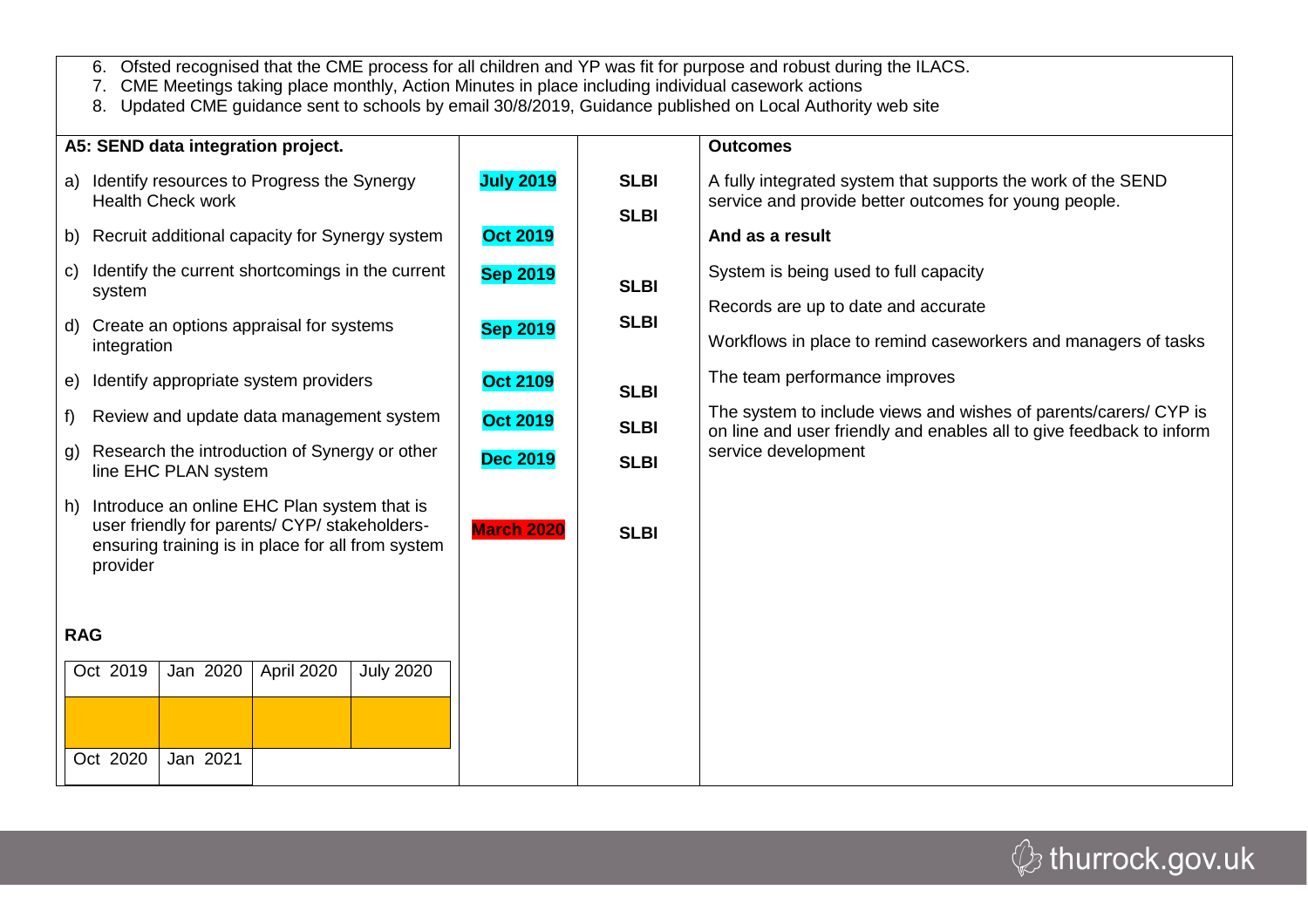| AE Drography undeta March to Captamber 2020 |  |  |
|---------------------------------------------|--|--|

**A5 Progress update – March to September 2020**

Actions **[(a) – (g)]** have been completed. The systems integration project will be completed in two phases.

- 1. Additional capacity and research was undertaken. This has enabled the work relating to integration to move forward.
- 2. Phase one of the data integration project has been completed this will enable a single view of education and skills data to be viewed. The Synergy system will support routine data reporting to support data clean up and performance management. This gives greater management oversight of where our children and YP are and how the EHCP is supporting their educational outcomes.
- 3. **(h)** Remains red due to delays in the phase two project which will introduce a new online EHCP portal. A project plan has been developed and is due to be signed off by the SEND Improvement Board in October 2020. This will look to improve performance and support some of the potential reduction in timescale for the development of EHC plans.

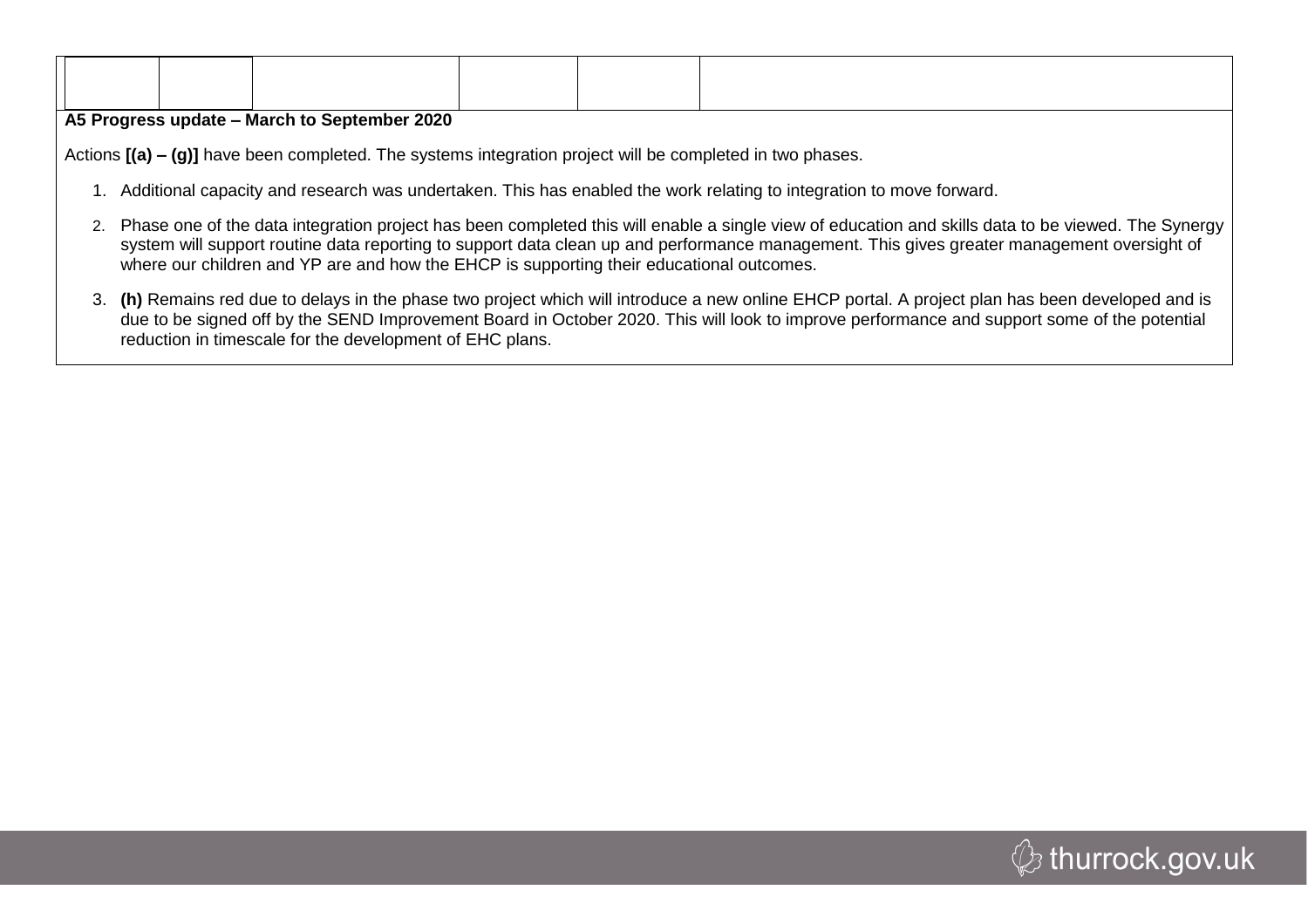**Area of Concern 2:** Quality assurance is not rigorous enough to ensure effective governance and oversight across the provision and services for 0 to 25 year-olds with SEND. Leaders are reliant on working relationships rather than processes. Leaders are over reliant on the limited information given to them by educational providers about the quality of the provision they purchase**.**

#### **Aim of this programme of work:-**

- **(i) Ensure relevant governing bodies (e.g. SEND Improvement Board and Health and Wellbeing Board) have access to a range of indicators relating to outcomes, service quality and performance to assess how well the local area is meeting the needs of C&YP with SEND**
- **(ii) Ensure the development and application of the performance framework engages children and young people with SEND and their parents**
- **(iii) Ensure there is a robust quality assurance framework for those children and young people with EHCPs placed outside Thurrock that ensures they make progress, promotes their independence and ensures their wellbeing and safety.**
- **(iv) Strengthen the quality assurance arrangements for the provision of post 16 education for students with SEND and specialist school provision**
- **(v) Ensure key services for C&YP operate within a high quality QA framework that embeds co-production – particularly with regard to the drafting and review of EHCPs (section 3 below, post 16 provision, provision for children and young people placed out of borough. This will be compliant with the SEND Code of Practice (2015).**

#### **KPI's/Targets for assessing overall success of the programme:-**

- a) Developing a strategic data dashboard covering education, health and social care provision which includes outcomes and indicators of service quality and performance for use by strategic managers and governing bodies responsible for overseeing the provision of services of C&YP with SEND and taking policy/commissioning decisions (see area concern 1)
- b) Developing a QA framework for key aspects of service delivery with a range of partners with priority being given to the following:
- EHC Plans include the views, wishes and feelings of children, young people, their families and carers
- EHC Plans are clear, concise, understandable and accessible
- EHC Plans set out how partners will co-ordinate and work together to support the child, young person, parent and carers
- EHC Plans clearly identify need and include specific outcomes

The framework will also be inclusive of those placed in independent/non maintained/residential settings and special circumstances.

c) Reviewing post 16 local offer and how it links into the adult social care transitional pathway.

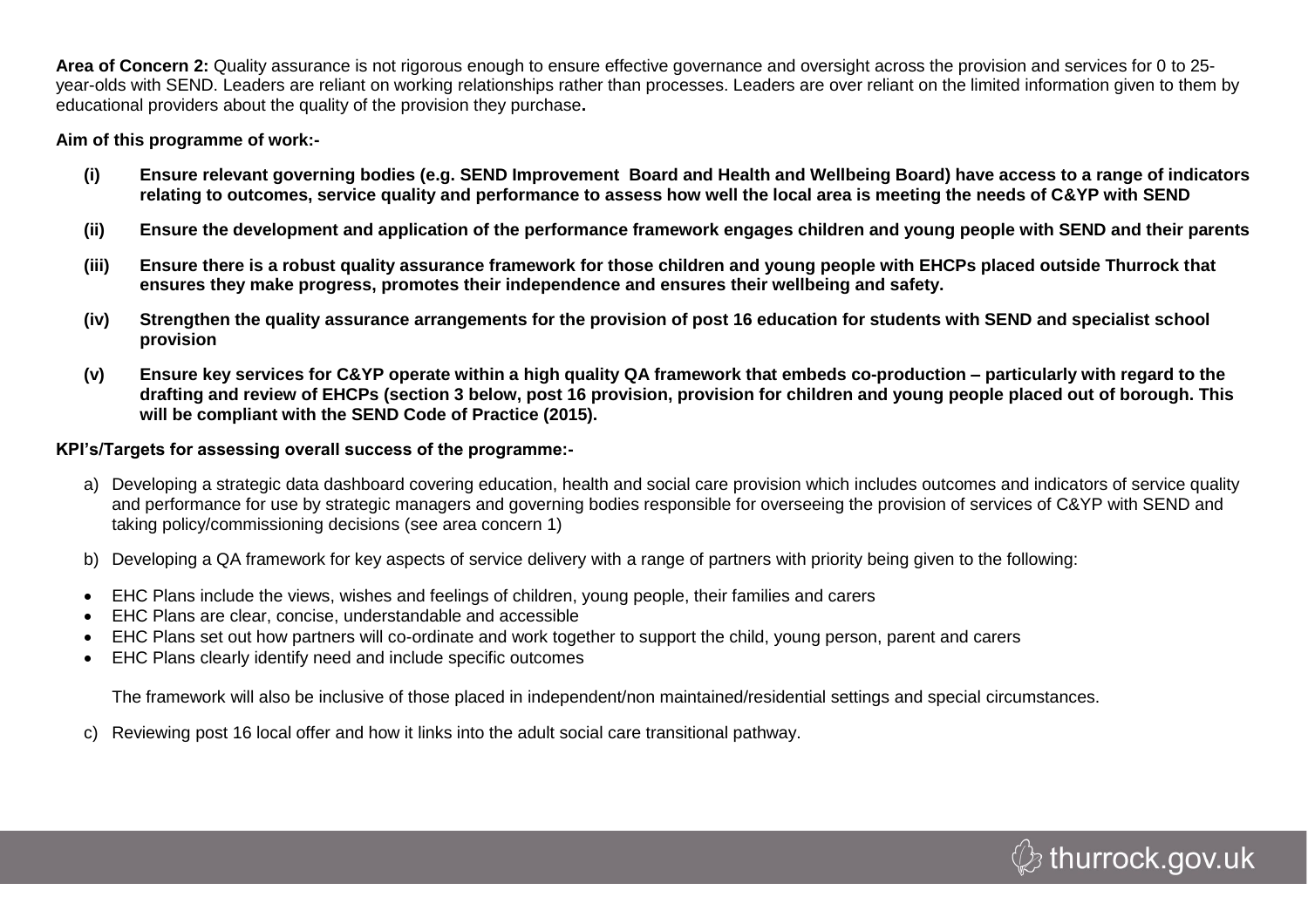**Area of Concern 2: Quality assurance is not rigorous enough to ensure effective governance and oversight across the provision and services for 0 to 25-year-olds with SEND. Leaders are reliant on working relationships rather than processes. Leaders are over reliant on the limited information given to them by educational providers about the quality of the provision they purchase**.

**Aims:** Ensure relevant governing bodies (e.g. SEND Improvement Board and Health and Wellbeing Board) have access to a range of indicators relating to outcomes, service quality and performance to assess how well the local area is meeting the needs of C&YP with SEND and key services for C&YP operate within a newly refreshed QA framework.

Ensure the development and application of the performance framework engages children and young people with SEND and their parents.

Ensure there is a robust quality assurance framework for those children and young people with EHCPs placed outside Thurrock that ensures they make progress, promotes their independence and ensures their wellbeing and safety.

Strengthen the quality assurance arrangements for the provision of post 16 education for students with SEND and specialist school provision.

| <b>Actions</b>                                                                                                                                                                                                                                                                               | <b>Action</b><br><b>Completed</b><br>by                                         | <b>Responsible</b><br><b>Officer</b>      | <b>Outcomes and measures</b>                                                                                                                                                                                                                                 |
|----------------------------------------------------------------------------------------------------------------------------------------------------------------------------------------------------------------------------------------------------------------------------------------------|---------------------------------------------------------------------------------|-------------------------------------------|--------------------------------------------------------------------------------------------------------------------------------------------------------------------------------------------------------------------------------------------------------------|
| B1: Develop a strategic performance<br>monitoring dashboard engaging parents/carer<br>in its development and review                                                                                                                                                                          |                                                                                 |                                           | <b>Outcomes</b><br>A framework that will:                                                                                                                                                                                                                    |
| Review possible indicators and their availability<br>a)<br>Consult with stakeholders and the key<br>b)<br>indicators for inclusion in dashboard including<br>engaging parent carers to ensure a strong<br>ethos around co production<br>Use an interim dashboard of key indicators and<br>C) | <b>March 2020</b><br><b>March 2020</b><br><b>Sept 2020</b><br><b>March 2020</b> | <b>SLSP</b><br><b>SLSP</b><br><b>SLSP</b> | Enable the governing bodies (and the public) to know how well the<br>local area is discharging its duties in meeting the needs of C & YP<br>with SEND across education, health and social care.<br>Identify priority areas for improvement.<br>Evidenced by: |
| revise and finalise following consultation<br><b>RAG</b><br>Oct 2019<br>Jan 2020<br>April 2020<br><b>July 2020</b>                                                                                                                                                                           | <b>Sept 2020</b>                                                                |                                           | The notes of the SEND Participation and Engagement Group, and<br>other governing bodies that the indicators are regularly reviewed<br>and any implications are discussed and used to guide service<br>improvements                                           |

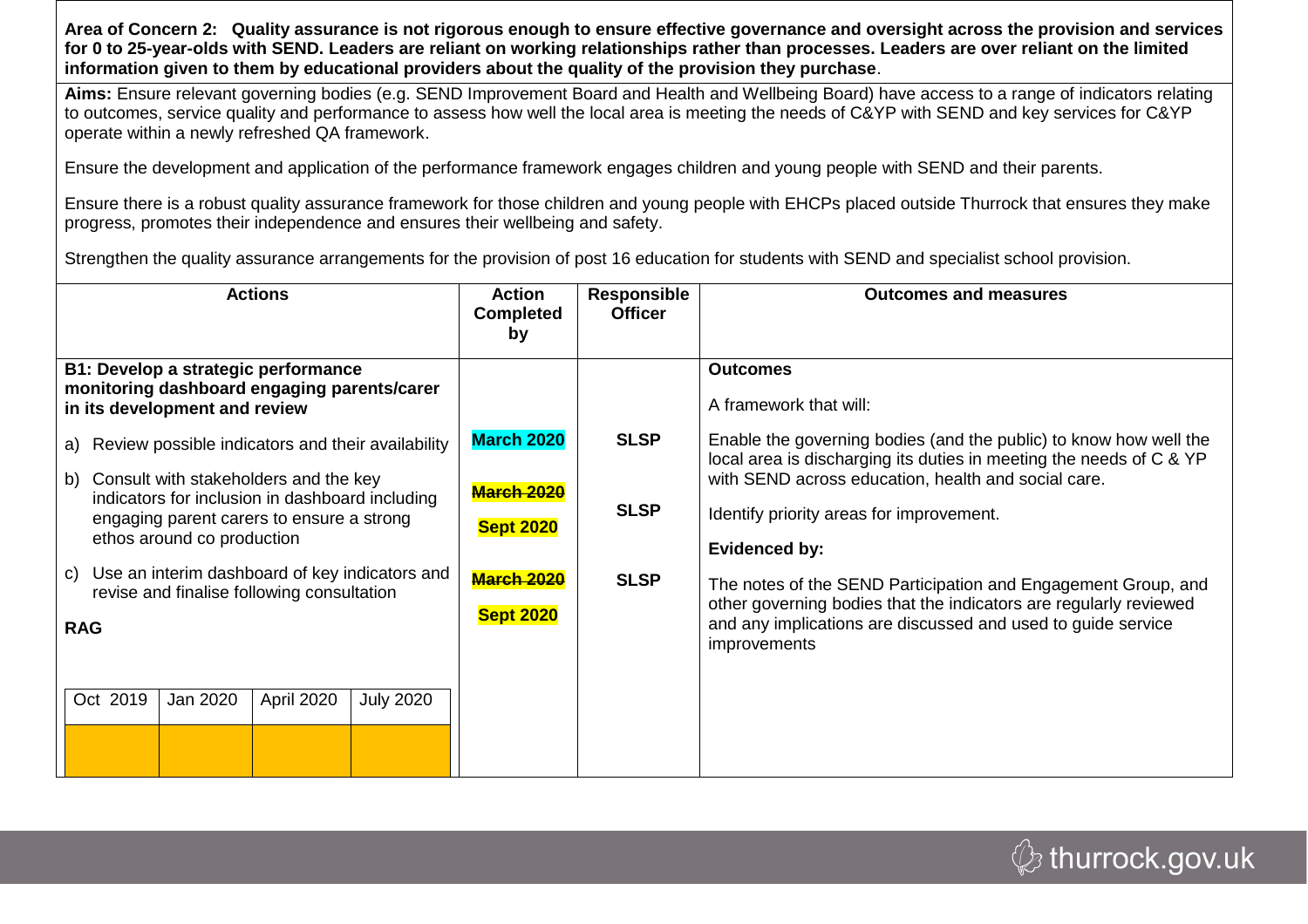| Oct 2020                                                                                                                                                                                 | Jan 2021                                                                                          |  |  |                                                                                                                                                    |
|------------------------------------------------------------------------------------------------------------------------------------------------------------------------------------------|---------------------------------------------------------------------------------------------------|--|--|----------------------------------------------------------------------------------------------------------------------------------------------------|
|                                                                                                                                                                                          |                                                                                                   |  |  |                                                                                                                                                    |
|                                                                                                                                                                                          |                                                                                                   |  |  |                                                                                                                                                    |
|                                                                                                                                                                                          |                                                                                                   |  |  |                                                                                                                                                    |
|                                                                                                                                                                                          |                                                                                                   |  |  |                                                                                                                                                    |
|                                                                                                                                                                                          | B1 Progress update - March to September 2020:                                                     |  |  |                                                                                                                                                    |
|                                                                                                                                                                                          | review the data sets. Outlined below is an overview of the work that has been undertaken to date. |  |  | Action (a) has been completed. Actions (b) and (c) have been delayed due to COVID 19. We are working with partners including parents and carers to |
|                                                                                                                                                                                          | including health and social care data.                                                            |  |  | The development and presentation of data has been reviewed and monthly scorecard has been developed – this is an integrated data set               |
|                                                                                                                                                                                          | 2. Agreed by both the operational and SEND Governance framework                                   |  |  |                                                                                                                                                    |
| 3.                                                                                                                                                                                       | Reviewed by external partners. However, still awaiting feedback from parents and carers.          |  |  |                                                                                                                                                    |
| Recent feedback from the regional lead has provided a more detailed data suite and this is being prepared and will be presented to the SEND<br>4.<br>Improvement Board in November 2020. |                                                                                                   |  |  |                                                                                                                                                    |
|                                                                                                                                                                                          | <b>B2: Enable the voice of Parents/Carers to</b>                                                  |  |  | <b>Outcomes</b>                                                                                                                                    |
| ensure the quality assurance of all areas of<br>support for Children and young people with                                                                                               |                                                                                                   |  |  | Engagement & participation Plan in place with the action plans                                                                                     |

|    | <b>SEND</b>                                                                            |                   |                | evidencing partnership with parents/carers and young people.<br>Established links in place with key partners identifying priorities to |
|----|----------------------------------------------------------------------------------------|-------------------|----------------|----------------------------------------------------------------------------------------------------------------------------------------|
| a) | Write, publish and complete the strategy and<br>action plans of the Engagement and     | <b>March 2020</b> | <b>SLSPPEP</b> | inform the new engagement strategy. Strategy will enable the<br>engagement & participation with parents/carers and young people        |
|    | Communication Strategy informed by a range<br>of partners.                             | <b>Oct 2020</b>   |                | There is a clear offer in place for all children and young people<br>focussed on achieving meaningful outcomes, which has been         |
|    | b) In line with the Integrated Commissioning<br>Framework for SEND, ensure all         | <b>March 2020</b> | <b>SLCSC</b>   | developed through joint commissioning and co-production with CYP<br>and their parents/carers.                                          |
|    | commissioning is co-designed with children,<br>young people and parents                | <b>Oct 2020</b>   |                | Feedback from quality assurance activities with parents/carers<br>children and young people leads to identified areas of improvement   |
| C) | New SEND Inclusion Support officer recruited<br>whose role is to use the feedback from | <b>March 2020</b> | <b>SLSPPEP</b> | in SEND provision.                                                                                                                     |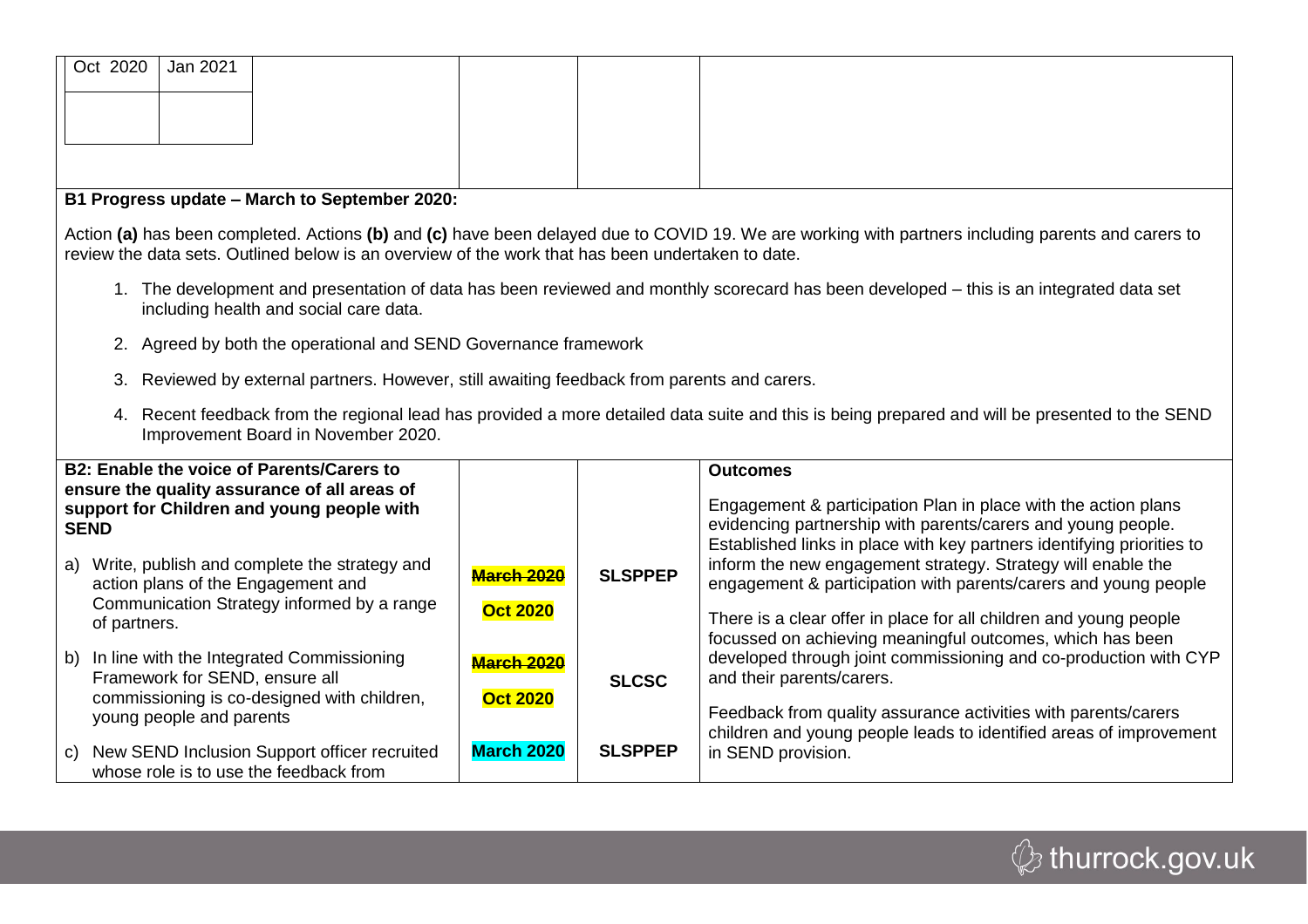| parents/carers children and young people to<br>embed our quality assurance framework<br>Support the development of the Parent Carer<br>d)<br>Forum (CAPA) to increase its scope and reach | <b>March 2020</b><br><b>Dec 2020</b> | <b>SLSPPEP</b> | Increase in the engagement from parents/carers of CYP attending<br>mainstream provision as well as Special Schools. Evidenced by<br>membership numbers of the parent carer forum from January 2019<br>baseline. |
|-------------------------------------------------------------------------------------------------------------------------------------------------------------------------------------------|--------------------------------------|----------------|-----------------------------------------------------------------------------------------------------------------------------------------------------------------------------------------------------------------|
| to children and young people attending<br>mainstream as well as special schools.                                                                                                          |                                      |                | The leadership/governing bodies in Thurrock are assured they are<br>considering performance indicators that reflect aspects of service                                                                          |
| Ensure parent/carers are involved in the<br>e)<br>development and review of the multi-agency                                                                                              | <b>April 2020</b><br><b>Oct 2020</b> | <b>SLBI</b>    | quality that are important for parent/carers and children with SEND<br>Improved pathways and outcomes for CYP with SEND and<br>meaningful training and employment opportunities are accessed                    |
| performance dashboard to ensure it reports on<br>areas they feel are most important to their<br>children.                                                                                 |                                      |                | And as a result.                                                                                                                                                                                                |
|                                                                                                                                                                                           |                                      |                | There will be clear evidence of improved outcomes achieved<br>across all aspect of the SEND system                                                                                                              |
| <b>RAG rating</b>                                                                                                                                                                         |                                      |                | Services will have improvements identified and acted on based on<br>Parent/Carer, CYP feedback.                                                                                                                 |
| Oct 2019<br>Jan 2020<br>April 2020<br><b>July 2020</b>                                                                                                                                    |                                      |                | Post 16 bespoke programmes are designed to create innovative<br>pathways for young adults which will lead to a greater level of<br>independence                                                                 |
| Oct 2020<br>Jan 2021                                                                                                                                                                      |                                      |                |                                                                                                                                                                                                                 |
| B2 Progress update - March to September 2020:                                                                                                                                             |                                      |                |                                                                                                                                                                                                                 |

Action **(c)** has been completed. However, actions **[(a) (b) (d)** and **(e)]** are significantly delayed due to the recent closure of CaPa the parent carer forum. More detail of this is outlined in the O&S report. Below is an outline of the work that has been completed with parents and carers.

- 1. Data from random sampling of parents and EHCP feedback portal (July 2020) demonstrates a higher satisfaction rate than the baseline taken in November 2019. In July 2020 76% of parents agreed/strongly agreed that they felt fully involved in the EHCP process and increase from 40% in November 2019.
- 2. New focus groups for Parents carers SENCOs and Young People is being developed with support from Contact the infrastructure organisation who will support with the development of the parent/carer forum. This work will commence in September 2020.
- 3. Post 16 programme for Autism is developed and commissioned annually and is based on the outcomes of identified needs for post 16 children and YP in Thurrock. This run with support from adult social care, health and parents/carers and young people.

 $\mathcal{Q}$  thurrock.gov.uk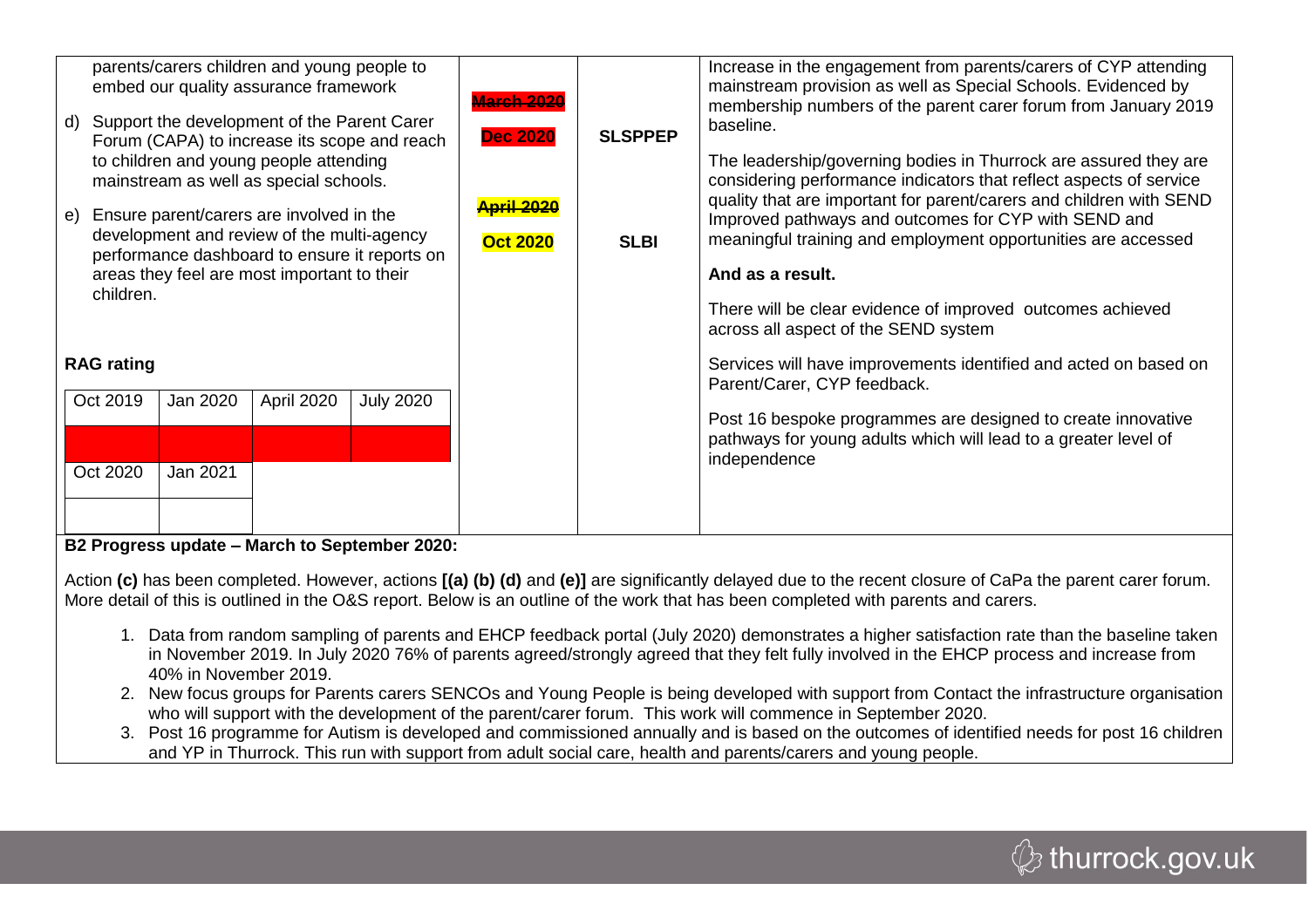4. Recent meetings with parent/carers around the preparing for adulthood strategy have given a clear view on the plan and how to take this forward. This has already been utilised around the operational plan for PFA which will be presented to SEND Operational Board in October 2020.

|              | B3: Engagement with children/young people                                                                                                  |                                     |                         | <b>Outcomes</b>                                                                                                                                               |
|--------------|--------------------------------------------------------------------------------------------------------------------------------------------|-------------------------------------|-------------------------|---------------------------------------------------------------------------------------------------------------------------------------------------------------|
|              | New Pupil/Student Engagement Strategy and<br>Implementation Plan to be written and<br>published.                                           | <b>March 2020</b>                   | <b>SLSPPEP</b>          | Strategy, Engagement Plan will be co-produced by young people<br>will be in place and demonstrate the impact of children/young<br>people's views on services. |
| a)           | Collect the views of parents/carers/ CYP with<br>SEND through the new engagement portal as                                                 | <b>Nov 2019</b>                     | <b>SLSPPEP</b>          | This will include workshops with the Youth Cabinet, training and<br>implementation of peer ambassadors and pupil workshops.                                   |
|              | a baseline and continue to measure throughout<br>the service transformation                                                                |                                     |                         | Governed by SEND Improvement Board & Thurrock's Youth<br>Cabinet                                                                                              |
|              | b) PFH and ADES will host a minimum of four<br>engagement events a year for parents/carers/<br>CYP to gain feedback in relation to service | <b>July 2020</b><br><b>Dec 2020</b> | <b>ADES</b>             | To gain greater clarity on how engagement with schools can be<br>improved                                                                                     |
|              | development.                                                                                                                               |                                     |                         | And as a result:                                                                                                                                              |
| $\mathsf{C}$ | <b>Participatory Joint Strategic Needs</b><br>Assessment refresh looking at the lived<br>experience of children and young people and       | <b>April 2021</b>                   | ADPH/<br><b>SLSPPEP</b> | CYP's voice will inform service transformation and be central to<br>their EHC Plan                                                                            |
|              | their families                                                                                                                             |                                     |                         | Co-production will work at:                                                                                                                                   |
|              | <b>RAG</b> rating                                                                                                                          |                                     |                         | a) Strategic level e.g. JSNA, Joint Commissioning strategy,<br>Capital Programme                                                                              |
|              | Oct 2019<br>April 2020<br>Jan 2020<br><b>July 2020</b>                                                                                     |                                     |                         | Service level e.g. reviews and redesign of the Health,<br>b)<br>Education or care services delivery                                                           |
|              | Jan 2021<br>Oct 2020                                                                                                                       |                                     |                         | Individual Level e.g. plans will be based on individual needs<br>C)<br>identified from a person-centred approach.                                             |

*ᠿ* thurrock.gov.uk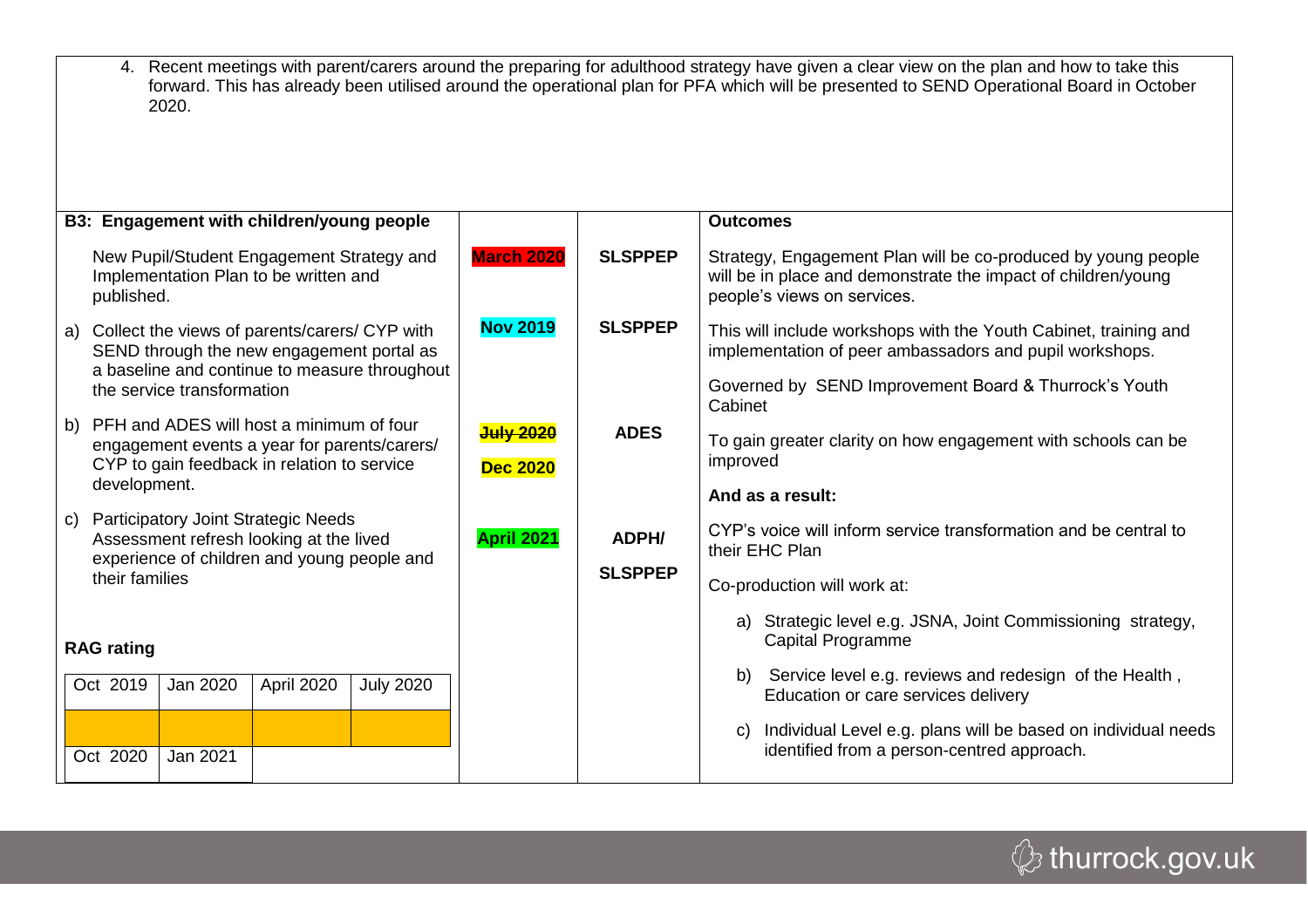#### **B3 Progress update – March to September 2020:**

Action **(b)** has been completed and action **(d)** is on track to be completed. On the other hand, actions **(a)** and **(c)** have been delayed due to COVID 19. The SEND Participation Officer has hosted a number of sessions to gather the voice of our children and young people which are outlined below.

- 1. Online portal is in operation and is providing ongoing feedback on the SEND processes. This report is provided on a monthly basis and feedback from the porta is fed into SEND casework training meetings. An example of this is that parents wanted more information about the EHCP process and timelines. We have produced the attached leaflet for parents.
- 2. Pupil engagement outline plan in place. Further work needed to develop the plan in partnership with parents carers and children and stakeholders. Some of this has been delayed due to Covid and the collapse of the Parent Carer forum. Work plan prepared to engage a refreshed parent carer forum. This work will be ongoing over autumn term with aim of launching a new parent carer forum in Spring 202.
- 3. Meetings with schools also being reinstated autumn term.
- 4. A zoom party took place over the summer and the feedback from young people was extremely positive. Ace Knights Management group run several zoom parties for families and young people aged between 13 and 17 with SEND in Thurrock. They had a 'back to school' theme and some of the young people wore their school uniform. It was really well received and all of the attendees thoroughly enjoyed it

| B4: Quality of provision - Non-Maintained<br><b>Special Schools and Independent Special</b><br>schools. Process of out of borough visits and<br>quality assurance of placements to be<br>reviewed and strengthened via rigorous QA<br>visits and QA framework |                                    |                                 | <b>Outcomes</b><br>100% of all out of borough provisions are visited utilising the quality<br>assurance framework developed by Health, Social Care and<br>Education.                                                                                                                                                                                                   |
|---------------------------------------------------------------------------------------------------------------------------------------------------------------------------------------------------------------------------------------------------------------|------------------------------------|---------------------------------|------------------------------------------------------------------------------------------------------------------------------------------------------------------------------------------------------------------------------------------------------------------------------------------------------------------------------------------------------------------------|
| a) Commissioning activity for individual<br>placements include the voice of the<br>child/young person within each specification                                                                                                                               | <b>Aug 2020</b><br><b>Jan 2020</b> | <b>SLSPPEP</b><br><b>SLPPEP</b> | Planning schedule of monitoring visits in place, updated on a<br>monthly basis<br>All out of borough placements will be visited once a year ensuring<br>that all provision is meeting the needs of the children and young<br>people attending. More frequent visits will be undertaken where<br>there is a need<br>KPI's developed linking with national best practice |
| b) Ensure there is an up to date record of<br>placements containing a planning schedule to<br>ensure all placements are monitored annually<br>including quality assurance process.                                                                            |                                    |                                 |                                                                                                                                                                                                                                                                                                                                                                        |

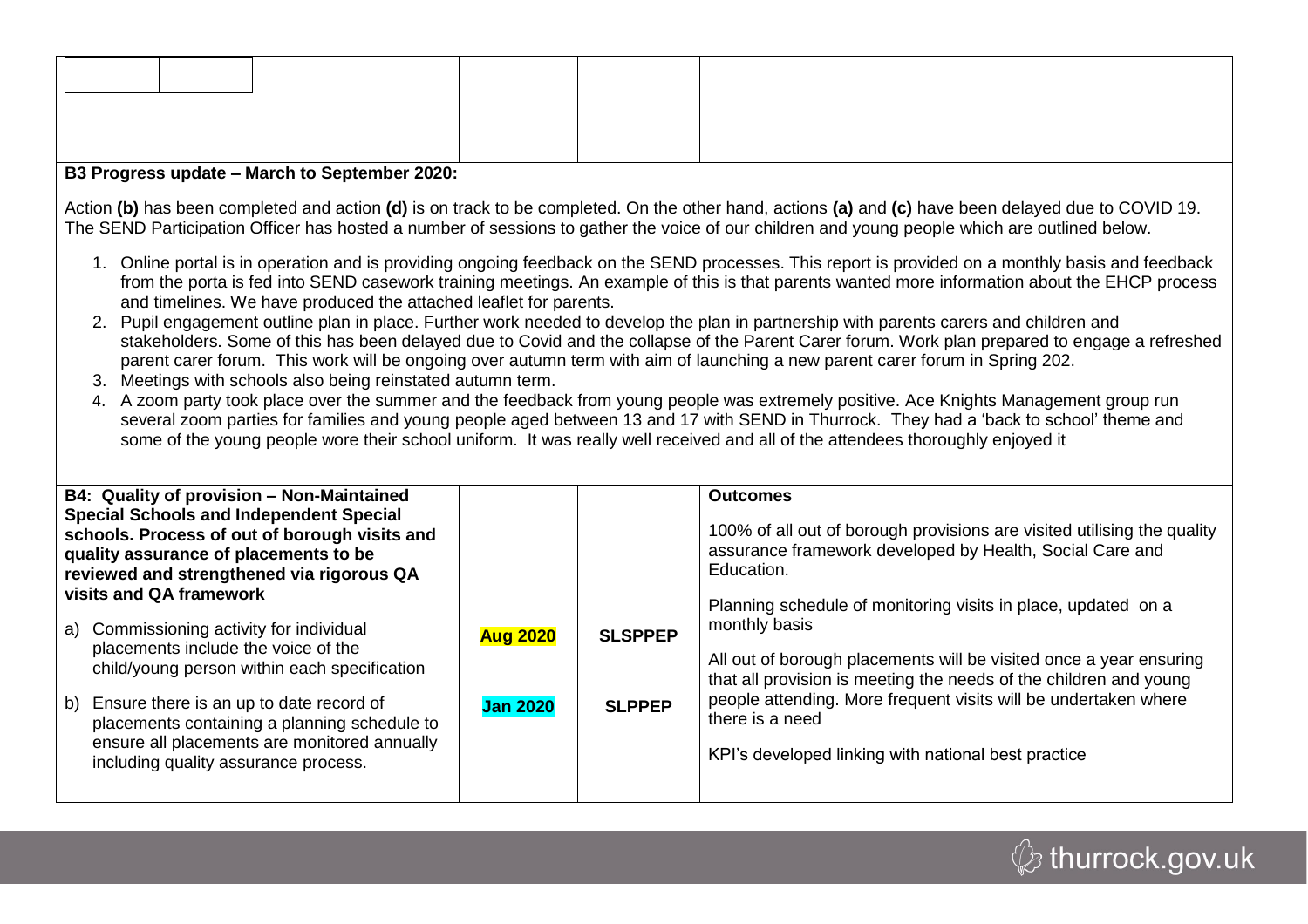| Introduce new KPI monitoring framework for all<br>$\mathbf{c}$<br>independent schools through a commissioning<br>framework.                                                                                                                                                                                                                                                                                                                                                                                                                                                                                                                                                                                                                                                                                                                                                                                                                                                                                                                                                                                                                                                                                                                                                                                                 | <b>Aug 2020</b>                      | <b>SLCSC</b>   | As a result:<br>Provision is identified as meeting the KPI and appropriate actions<br>taken with providers to address any identified underperformance as<br>evidenced by notes of visit and records of follow up actions |  |  |  |
|-----------------------------------------------------------------------------------------------------------------------------------------------------------------------------------------------------------------------------------------------------------------------------------------------------------------------------------------------------------------------------------------------------------------------------------------------------------------------------------------------------------------------------------------------------------------------------------------------------------------------------------------------------------------------------------------------------------------------------------------------------------------------------------------------------------------------------------------------------------------------------------------------------------------------------------------------------------------------------------------------------------------------------------------------------------------------------------------------------------------------------------------------------------------------------------------------------------------------------------------------------------------------------------------------------------------------------|--------------------------------------|----------------|--------------------------------------------------------------------------------------------------------------------------------------------------------------------------------------------------------------------------|--|--|--|
| <b>RAG</b> rating<br>Oct 2019<br>Jan 2020<br><b>April 2020</b><br><b>July 2020</b><br>Oct 2020<br>Jan 2021                                                                                                                                                                                                                                                                                                                                                                                                                                                                                                                                                                                                                                                                                                                                                                                                                                                                                                                                                                                                                                                                                                                                                                                                                  |                                      |                | All CYP with SEND attend a good or better educational provision -<br>no RI and inadequate providers will be used as new placements as<br>evidenced by department records on placement.                                   |  |  |  |
| B4 Progress update - March to September 2020:<br>Action (b) has been completed. Actions (a) and (c) remain ongoing with some delay due to COVID 19. An outline of the work undertaken is below.<br>1. Full review of out of borough placements and updated information on Synergy completed ensuring that we are clear where our children and<br>young people are.<br>2. New Quality Assurance Framework for individual placements has been implemented and includes specific consultation with young people to<br>ensure the voice of the child/young person is an integral part of this process. Feedback is being fed back into the service via training events<br>Information from pupils where visits took place as part of the QA framework visits, led to discussions with providers where appropriate to<br>ensure the needs of individuals were being met and any general issues for the provider are being addressed. Any key points arising from QA<br>visits are discussed with senior management.<br>3. Full QA process completed on all Independent and Non-Maintained special schools completed August 2020. All issues identified in Audit<br>actioned with providers. Examples would include ensuring provider websites include all necessary information and amendments to policies<br>where appropriate. |                                      |                |                                                                                                                                                                                                                          |  |  |  |
| <b>B5: Commissioning of provision</b><br>a) Produce and sign off with Providers new<br>Service Level Partnership Agreements for local<br>provision - ensuring all are updated with<br>appropriate KPI's in place.                                                                                                                                                                                                                                                                                                                                                                                                                                                                                                                                                                                                                                                                                                                                                                                                                                                                                                                                                                                                                                                                                                           | <b>April 2020</b><br><b>Oct 2020</b> | <b>SLSPPEP</b> | <b>Outcomes</b><br>KPIs informs information re quality of provision and service delivery<br>therefore is evidenced as meeting the needs of the CYP attending.                                                            |  |  |  |

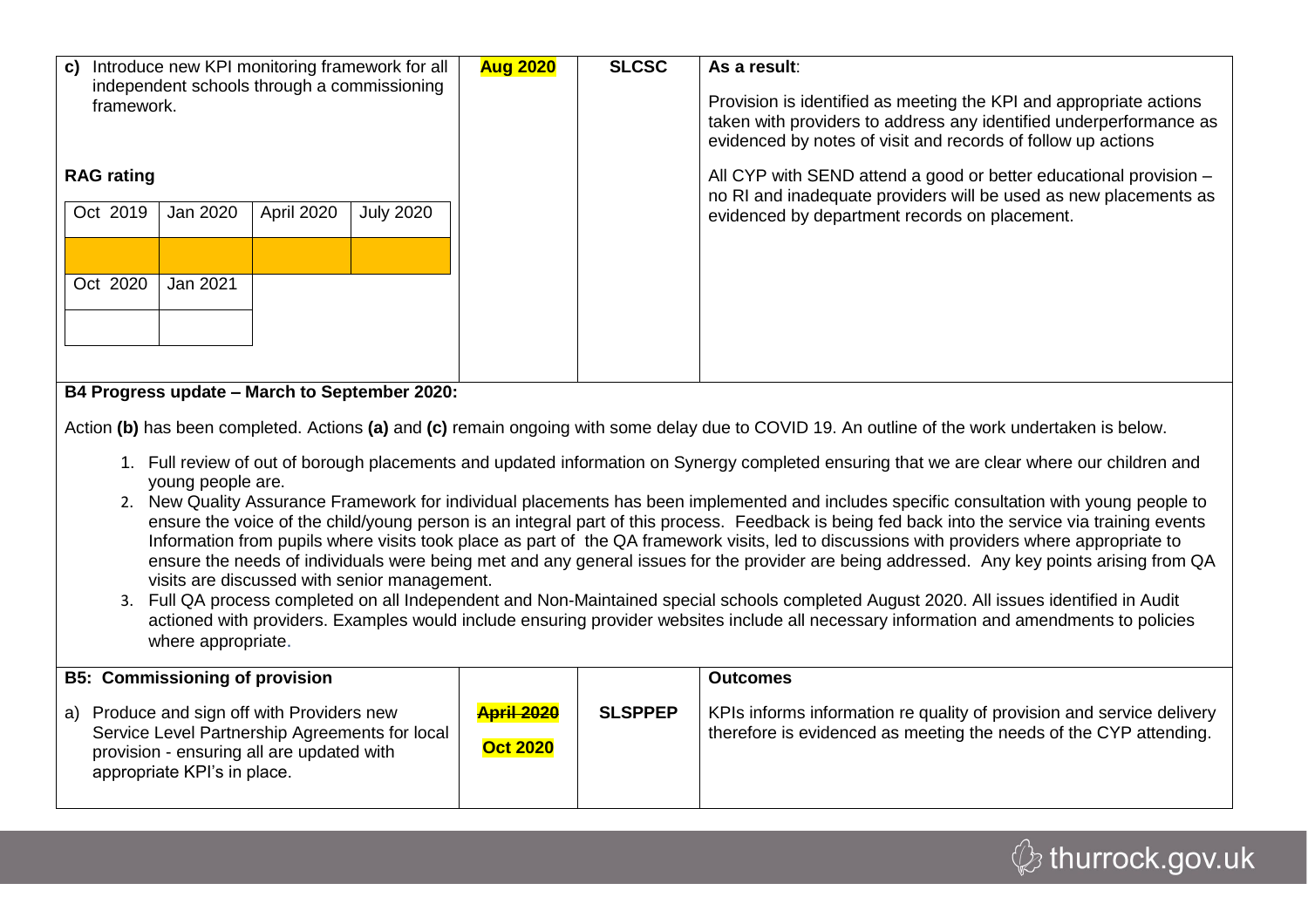| Implement the Integrated Commissioning<br>b)<br>Framework for SEND, which will ensure there<br>is a fully planned and consistent approach to<br>the commissioning of all special school<br>placements.<br>Audit of provision to be reported to SEND<br>C)<br><b>Improvement Board</b><br><b>RAG</b> rating | <b>Aug 2020</b><br><b>Oct 2020</b><br><b>Aug 2020</b><br><b>Oct 2020</b> | <b>SLCSC</b><br><b>SLSPPEP</b> | Governed by SEND Operational Group & SEND Improvement<br><b>Board</b><br>As a result:<br>QA of provision has senior management oversight and the children<br>and young people are accessing appropriate quality provision<br>monitoring reviews and feedback from children, young people,<br>carers and parents |
|------------------------------------------------------------------------------------------------------------------------------------------------------------------------------------------------------------------------------------------------------------------------------------------------------------|--------------------------------------------------------------------------|--------------------------------|-----------------------------------------------------------------------------------------------------------------------------------------------------------------------------------------------------------------------------------------------------------------------------------------------------------------|
| April 2020<br><b>July 2020</b><br>Oct 2019<br>Jan 2020                                                                                                                                                                                                                                                     |                                                                          |                                |                                                                                                                                                                                                                                                                                                                 |
| Jan 2021<br>Oct 2020                                                                                                                                                                                                                                                                                       |                                                                          |                                |                                                                                                                                                                                                                                                                                                                 |
|                                                                                                                                                                                                                                                                                                            |                                                                          |                                |                                                                                                                                                                                                                                                                                                                 |
| BE Dreamens undete March to Captember 2020.                                                                                                                                                                                                                                                                |                                                                          |                                |                                                                                                                                                                                                                                                                                                                 |

#### **B5 Progress update – March to September 2020:**

All actions have started but we have experienced some delay due to COVID 19. Outlined below is work that has been undertaken with regards to these actions.

- 1. Key Performance Indicators have been developed all schools will be visited in the autumn term to agree KPI's and finances.
- 2. New Service Partnership Agreement structure agreed with Schools and reported to School forum. General Key performance Indicators agreed.
- 3. Review of all Independent Special schools in place including individual placement issues and general Quality Assurance process including review of external reports – all current provision is good. We have followed up through the COVID period to ensure our young people are safe and that all reasonable endeavours are taking place to support the work of the EHCP.

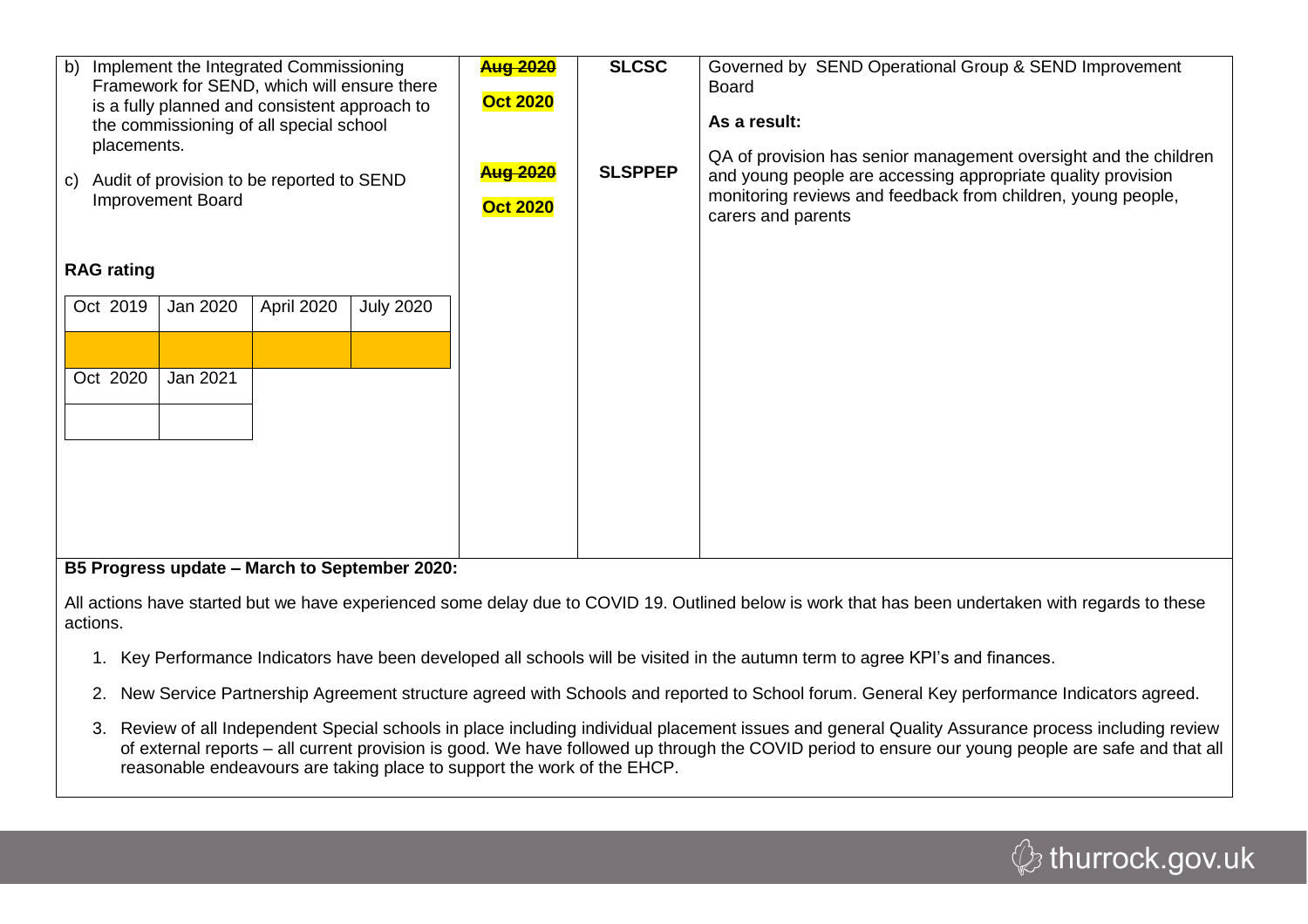4. All specialist provision providers have been through a quality assurance framework a report has been represented to the SEND Improvement Board. This work is being used to inform discussions with the providers and changes to the educational offer where necessary

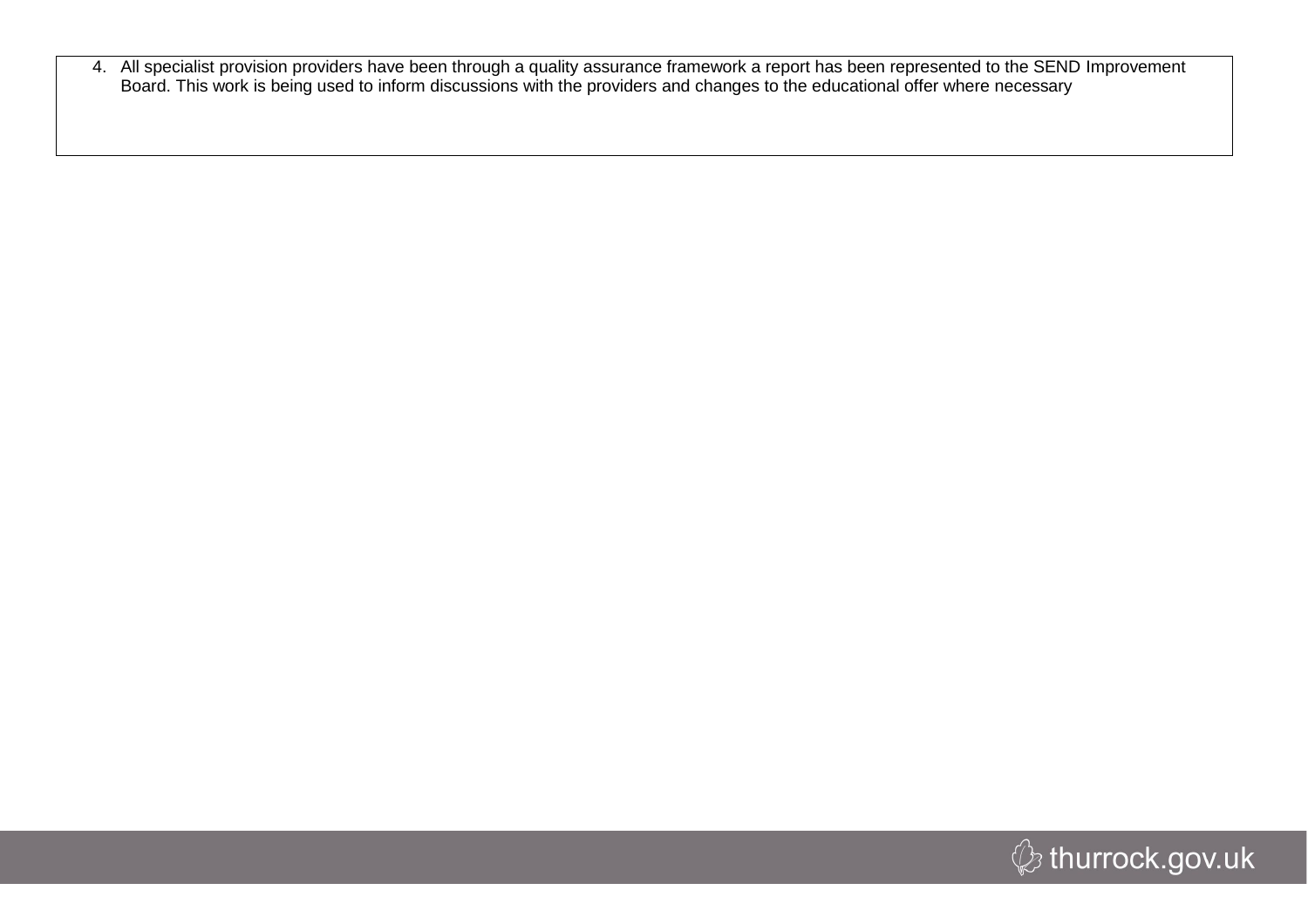**Area of Concern 3:** EHC Plans and the annual review process are of poor quality. The local authority has no system in place to make sure that relevant professionals and services are notified when EHC Plans need reviewing or updating. Professionals are not routinely informed of requests to submit written information within specified timescales. Too often EHC Plans are out of date and do not accurately reflect the needs or views of children and young people, or the views of the families. The information from EHC Plans and annual reviews is not used to inform the commissioning of services, particularly, but not exclusively, for young people between the ages of 19 and 25 years.

#### **Aim of this programme of work**

**To ensure that the Local Authority and other partners produce a Plan that clearly articulate the needs of the child/young person having taking into consideration the voice of children/young people developed in partnership with Education. Health and Social Care. Annual review to be completed within timeframes and clearly reflect the views of children/young people, parents/carers and educational providers.**

**KPI's / Targets for assessing overall success of the programme**

#### **EHC PLANs:**

- Improved staffing capacity to meet statutory requirements
- Strengthening management oversight to ensure that we are clearly sited on EHC PLAN progress
- Developing or revising the QA framework (to include practice standards and parent feedback and feedback from children and young people)
- Skills audit and training Plan being developed this will include Leadership Skills.
- Training of staff to include:
	- (i) caseworkers in the SEND team on how to successfully bring out the key point from specialist and other assessments to ensure this information is an integral part of the Plan as well as being included in the appendices)
	- (ii) social care staff
	- (iii) health staff
	- (iv) SENCOs

Increase in EHC Plans completed within 20 weeks from the 2018 baseline to be at least at the national average

Increase in new EHC Plans that meet standards established in the new QA framework (baseline date January 2020) when the QA framework will be operational

% of parents/carers who report on the feedback form that:

- They felt fully involved in the process
- They felt the communication was good
- They felt the EHC Plan accurately reflected their child's and young person's needs

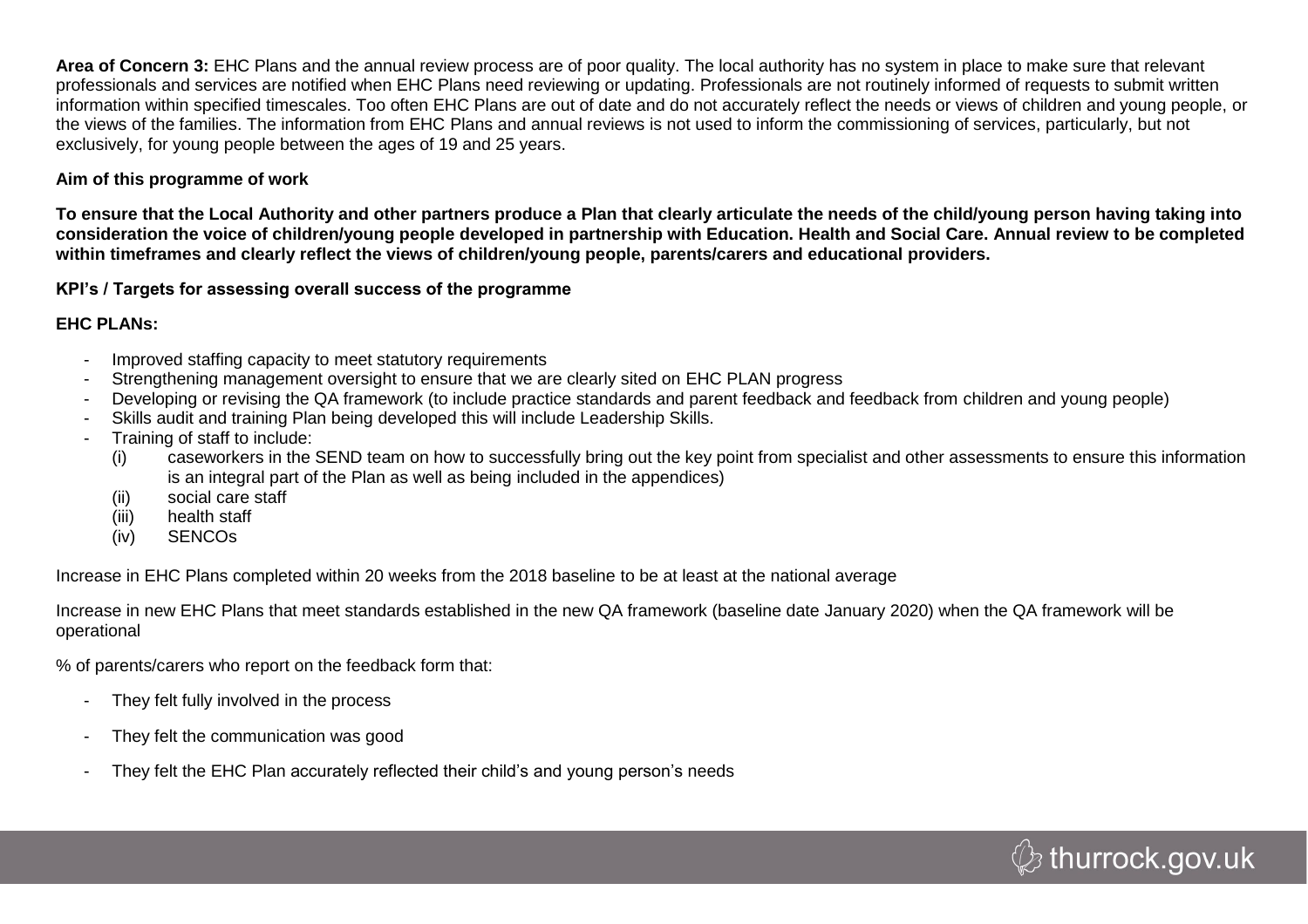- They felt the outcomes were good
- They felt the provision would meet their child's and young person's needs
- Baseline established autumn 2019

Feedback from education establishments:

% who felt the EHC Plan accurately reflected needs

% who felt the outcomes were clear

% who felt the EHC Plan would improve access to teaching and learning and improve progress

Baseline established December 2019

#### **Review of EHC PLANs**

% of EHC Plans that were reviewed within required timescales (baseline = % for secondary transfers, % of post 16 transfers, % others)

% of EHC Plans finalised within 12 weeks of the AR meeting where the decision taken was to amend the Plan

% of parents/carers who reported that:

- They were fully involved in the review
- They were satisfied with the outcome
- They were fully involved in the preparing for adulthood transition
- Baseline established

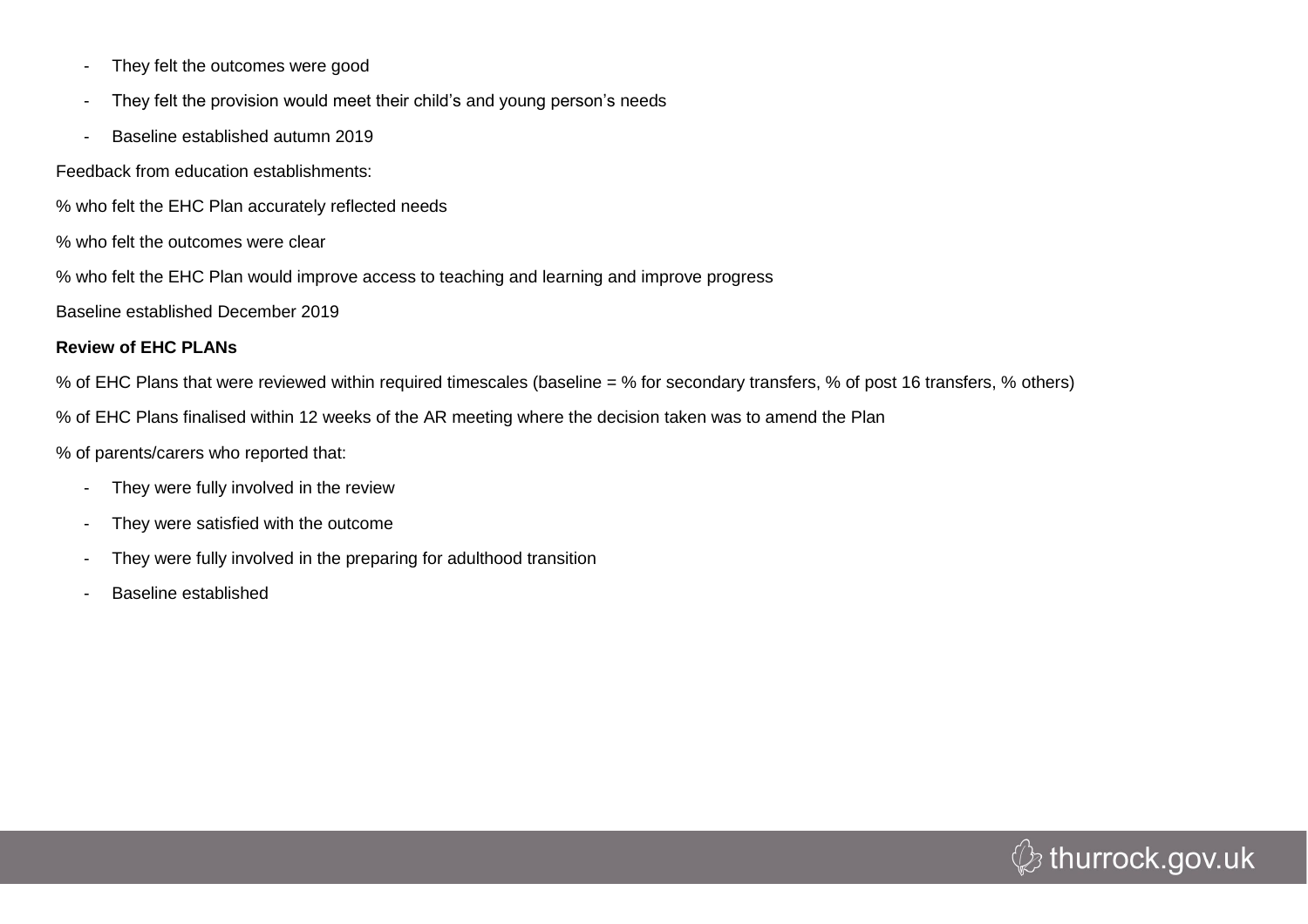**Area of Concern 3: EHC Plans and the annual review process are of poor quality. The local authority has no system in place to make sure that relevant professionals and services are notified when EHC Plans need reviewing or updating. Professionals are not routinely informed of requests to submit written information within specified timescales. Too often EHC Plans are out of date and do not accurately reflect the needs or views of children and young people, or the views of the families. The information from EHC Plans and annual reviews is not used to inform the commissioning of services, particularly, but not exclusively, for young people between the ages of 19 and 25 years.**

**Aims:** To ensure that the Local Authority and other partners produce a Plan that clearly articulate the needs of the child/young person having taking into consideration the voice of children/young people developed in partnership with Education. Health and Social Care. Annual review to be completed within timeframes and clearly reflect the views of children/young people, parents/carers and educational providers

| <b>Actions</b>                                                                                                                               | <b>Action</b><br><b>Completed</b><br>by | <b>Responsible</b><br><b>Officer</b> | <b>Outcomes and measures</b>                                                                                                                                                         |
|----------------------------------------------------------------------------------------------------------------------------------------------|-----------------------------------------|--------------------------------------|--------------------------------------------------------------------------------------------------------------------------------------------------------------------------------------|
| C1: Quality of EHC Plans to ensure they meet<br>the needs of children and young person and<br>enable them to meet their identified outcomes. |                                         |                                      | <b>Outcomes:</b><br>EHC plans are fit for purpose                                                                                                                                    |
| Examine current EHC Plan and Annual Review<br>a)<br>processes within the Council and identify<br>where:                                      | <b>Dec 2019</b>                         | <b>SLSPPEP</b>                       | The area delivers its statutory duties to CYP with SEND in a timely,<br>transparent and person centred way.<br>Information gathered through EHC assessments and annual               |
| Improvements in processes can be<br>$\bullet$<br>introduced                                                                                  | <b>July 2019</b>                        |                                      | reviews is shared consistently and transparently with CYP with<br><b>SEND and their families</b>                                                                                     |
| Improvements in communication can be<br>introduced                                                                                           | <b>Oct 2019</b>                         |                                      | Children and young people and their families confirm that their<br>views and aspirations are shared across services within the area to<br>ensure that they only have to tell it once |
| Improvements in timescales can be<br>introduced                                                                                              | <b>Sep 2019</b>                         |                                      | Person centred outcomes are identified by key professionals<br>working with the child or young person                                                                                |
| Identify where additional capacity is required<br>b)                                                                                         | <b>Dec 2019</b>                         | <b>SLSESEND</b>                      | Leaders are aware of the training and development needs of the                                                                                                                       |
| Identify what is an appropriate case load<br>for a SEND caseworkers                                                                          | <b>Sep 2019</b>                         |                                      | staff and put in place appropriate and timely interventions to support<br>their development                                                                                          |
| Identify training needs of each individual<br>$\mathbf{C}$<br>caseworker/manager                                                             | <b>Dec 2019</b>                         | <b>SLSESEND</b>                      | Key SEND transition points are Planned in a timely manner and<br>meet the needs of the CYP/ learner                                                                                  |
| All caseworkers to complete SEND<br>Caseworker L3 and L4 courses                                                                             | <b>July 2020</b><br><b>Jan 2020</b>     |                                      | Baseline data captured in Autumn 2019.                                                                                                                                               |

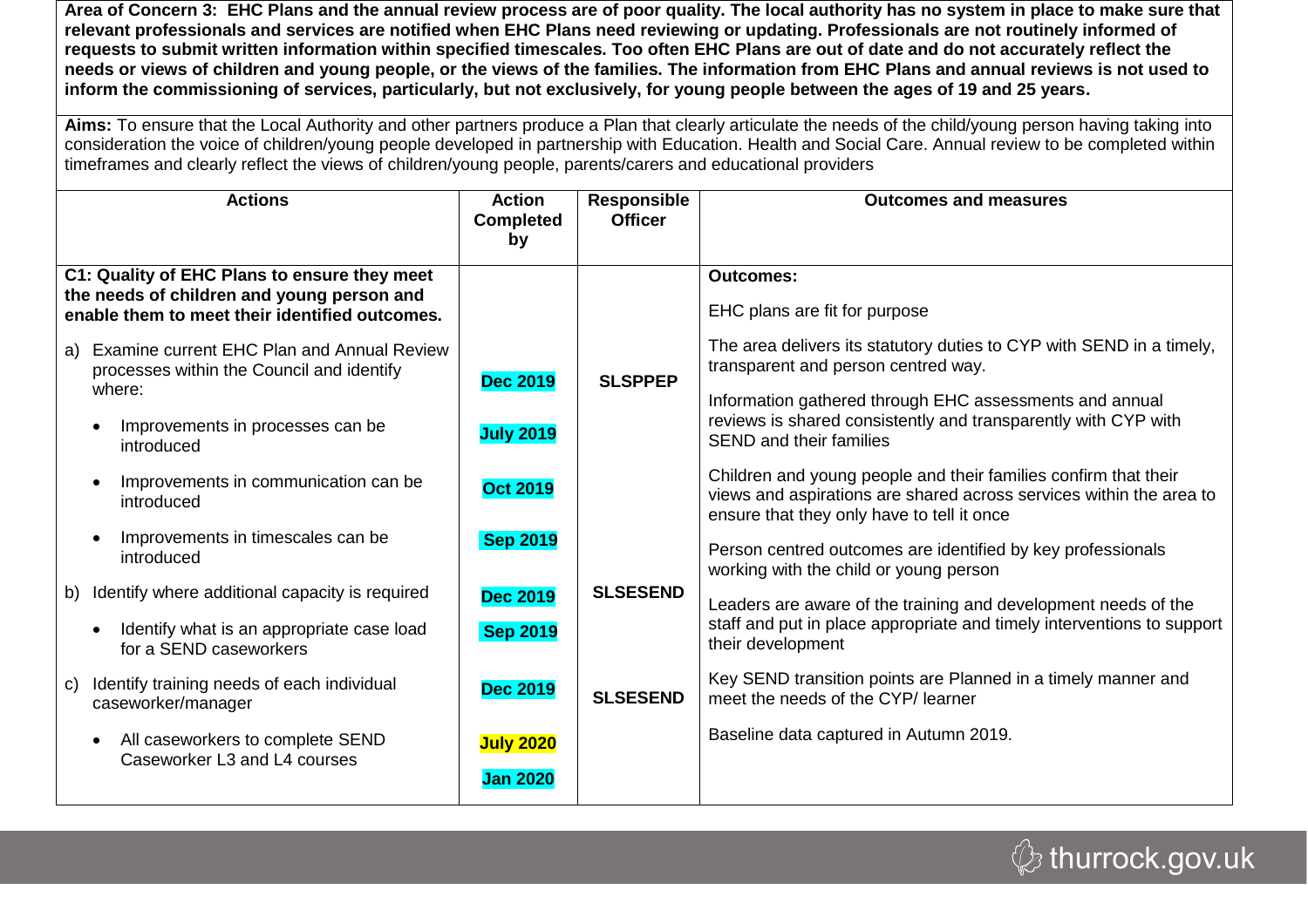| Through bi-weekly training ensure all<br>$\bullet$<br>SEND team are aware of non-negotiables<br>and appropriate training is delivered and<br>commissioned including SEN law |                                      |                 | And as a result:<br>The number of complaints received by the service will be reduced<br>from previous year                                                     |  |  |  |  |
|-----------------------------------------------------------------------------------------------------------------------------------------------------------------------------|--------------------------------------|-----------------|----------------------------------------------------------------------------------------------------------------------------------------------------------------|--|--|--|--|
| Introduce minimum practice standards to<br>$\bullet$<br>operational team based on customer<br>service practice standards                                                    | <b>Oct 2019</b>                      |                 | The number of complaints upheld will be reduced from previous<br>year                                                                                          |  |  |  |  |
| d) Complete audit of SEN output/ team and write                                                                                                                             | <b>Sept 2019</b><br><b>July 2020</b> | <b>SLSESEND</b> | The local authority has fewer appeals and tribunals upheld in<br>comparison to previous years baseline for 2018                                                |  |  |  |  |
| business case for increasing the number of<br>caseworkers in order that caseworkers have a<br>manageable case load                                                          |                                      |                 | Increase in EHC Plans completed within 20 weeks from the 2018<br>baseline                                                                                      |  |  |  |  |
| Undertake Customer service quality<br>$\bullet$<br>framework assessment and produce and<br>action plan with clear deliverable                                               |                                      |                 | Increase in new EHC Plans that meet standards established in the<br>new QA framework (baseline date January 2020) when the QA<br>framework will be operational |  |  |  |  |
| outcomes.                                                                                                                                                                   |                                      |                 | Survey data evidences that there is an increase from autumn 2019<br>baseline in percentage of parents/carers who report on the<br>feedback form that:          |  |  |  |  |
|                                                                                                                                                                             |                                      |                 | They felt fully involved in the process                                                                                                                        |  |  |  |  |
|                                                                                                                                                                             |                                      |                 | They felt the communication was good                                                                                                                           |  |  |  |  |
| <b>RAG rating</b><br>April 2020<br>Oct 2019<br>Jan 2020<br><b>July 2020</b>                                                                                                 |                                      |                 | They felt the EHC Plan accurately reflected their child's and<br>young person's needs                                                                          |  |  |  |  |
|                                                                                                                                                                             |                                      |                 | They felt the outcomes were good<br>$\qquad \qquad \blacksquare$                                                                                               |  |  |  |  |
| Oct 2020<br>Jan 2021                                                                                                                                                        |                                      |                 | They felt the provision would meet their child's and young<br>person's needs                                                                                   |  |  |  |  |
|                                                                                                                                                                             |                                      |                 | Feedback from education establishments: from autumn 2019<br>baseline                                                                                           |  |  |  |  |
|                                                                                                                                                                             |                                      |                 | Increase in % who felt the EHC Plan accurately reflected needs                                                                                                 |  |  |  |  |
|                                                                                                                                                                             |                                      |                 | Increase in % who felt the outcomes were clear                                                                                                                 |  |  |  |  |
|                                                                                                                                                                             |                                      |                 |                                                                                                                                                                |  |  |  |  |

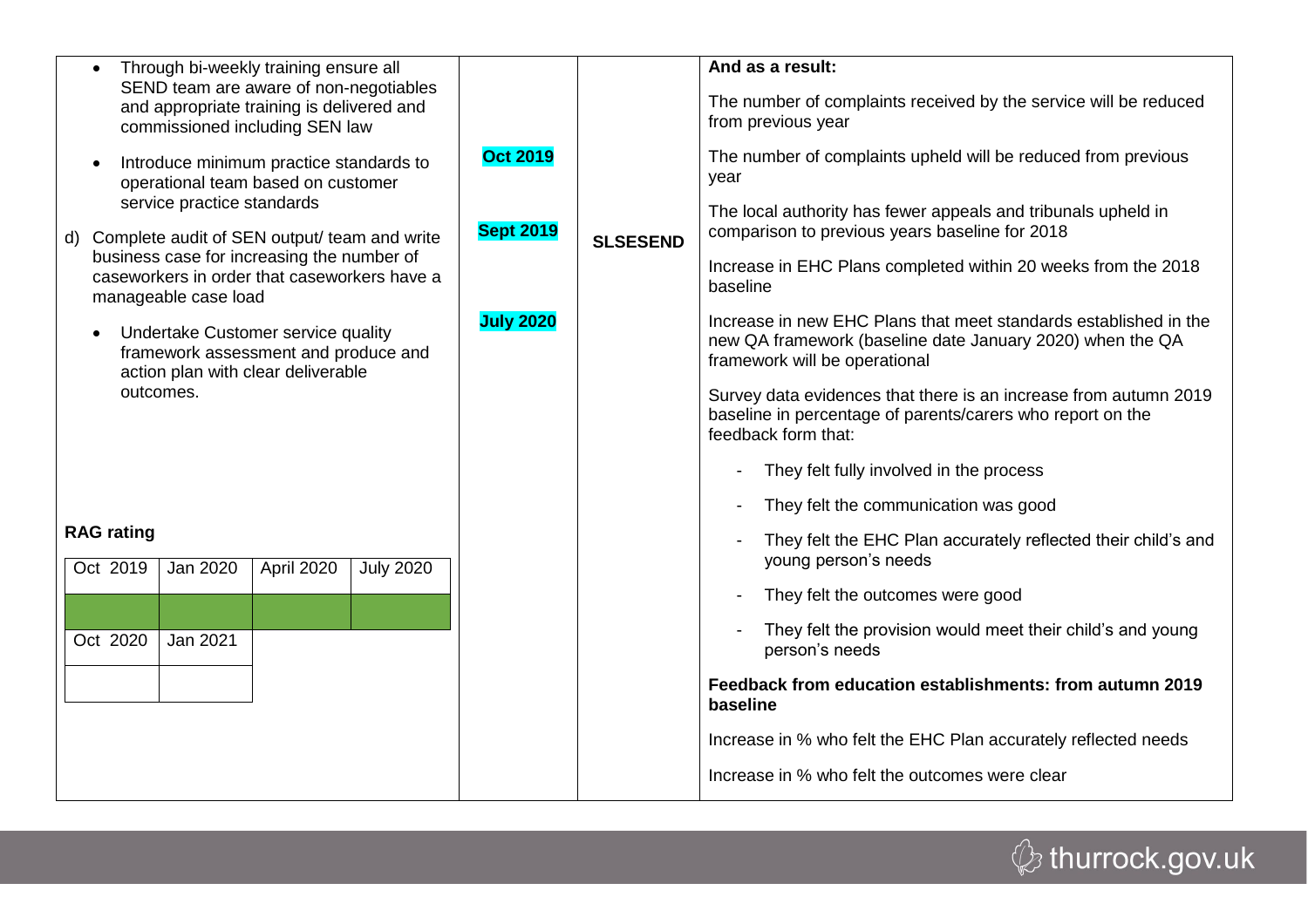|  | Increase in % who felt the EHC Plan would improve access to |
|--|-------------------------------------------------------------|
|  | teaching and learning and improve progress                  |
|  |                                                             |

#### **C1 Progress update – March to September 2020 :**

All actions have been completed, except for one aspect of action **(c)**. This has been impacted due to COVID 19 and the lack of level 3 and 4 training nationally. The quality of EHCP's was an area that Ofsted outlined in the WSoA – to address this the following work has been undertaken to ensure that the quality of EHCP plans improves.

- 1. EHCP processes have been reviewed and improvements have been identified regarding the checking process, letters and mailing of EHCPs. This has been evidenced in the increase of EHCP's completed within the 20 week timeframe.
- 2. We have introduced a new EHCP format which is simpler and allows for users to ensure section B, E & F are aligned this work was undertaken in partnership with a range of professional and parents/carers.
- 3. We have held SENCO forums via Teams where we have engaged with over 150 staff, governors, and senior leaders to improve EHCPs. This work is ongoing with a suite of training for 2020-2021. This will ensure a greater focus on person centred planning.
- 4. New telephony system has been introduced and this has resulted in improved communications as well as improved response time to emails and calls - which are now logged. More EHCPs are completed within 20 week statutory time scales.
- 5. It is recognised that the optimum caseload is between 125 and 150 per casework, National data is difficult to source however having a 50% reduction in overall caseloads will enable us to tackle historical challenges around timescales and timeliness. We have recruited more caseworkers which has reduced the caseload to approximately 150 cases per FTE caseworker. Induction Training for new staff is completed.
- 6. We have recruited to SEN Tribunal and appeals Officer post and to replace the SEN Monitoring & Support Officer posts. Both officers have a great deal of experience in SEND and have added capacity to the team.
- 7. We have also taken on additional capacity to the historical backlogs and have employed a new SEN Casework supervisor
- 8. Bi-weekly training programme is in place; training has been provided by IPSEA, NASEN, Thurrock Coalition and in house
- 9. Practice standards are continually in development this is a working document and as such is reviewed on a regular basis.- communication/ better letter training/ customer service training all taken place. Managers are monitoring through phone/ email logs. 121s and supervision.
- 10. QA framework being used to audit current plans and to ensure quality improves. A report will be presented to SEND Improvement Board in November.
- 11. L2/3 Training for caseworkers delayed because of Covid-19 pandemic. No face to face training was available- we will be identifying equivalent, relevant training online e-learning modules during Autumn 2020.
- 12. 79% of EHCPs were finalised within statutory timescales. Due to schools facing challenges around Covid 19. The Government temporarily changed the law to give local authorities more flexibility around timelines for EHCPs due to the redeployment of health colleagues, schools partial closures and the inability for meetings to take place. The temporary changes to the law will expire on 25 September. 79% is the amount of EHCPs completed on time this year so far, the late plans will still be recorded as late but they will be a valid exception and we won't be penalised for them.
- 13. During the partial school closures, children with EHCP could attend school. however, many parents chose not to send their children to school
- 14. All SEND caseworkers have continued to receive bi-weekly training via MS Teams. We have also delivered face to face induction and training for the recently appointed caseworkers and they now have their own case-loads. The additional staff has allowed us to redistribute case-loads. Each full-time caseworker now has a caseload of 150, which is significantly lower than at the time of the inspection. This will result in an improved

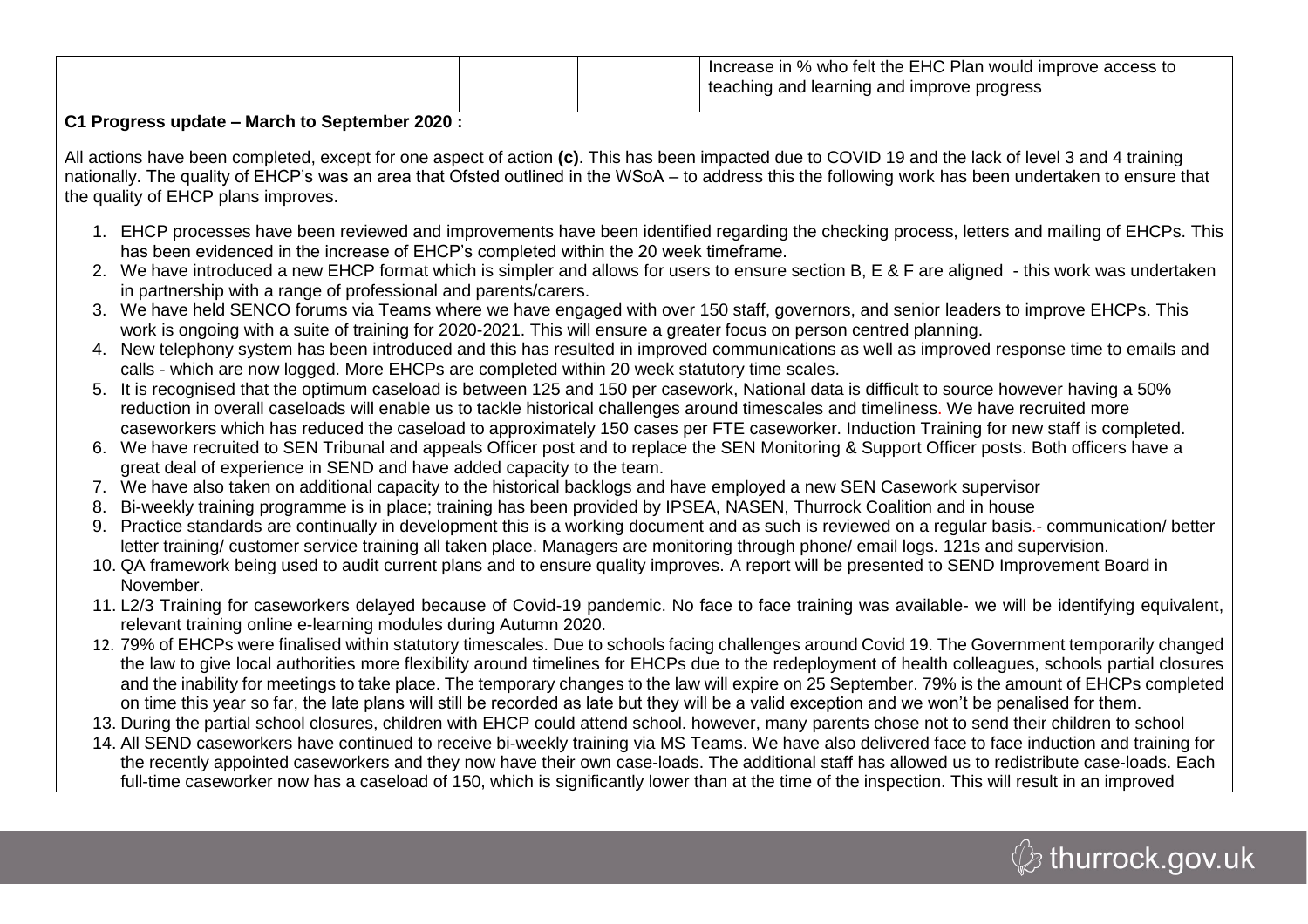service this is for September 2020 and will be continually reviewed. This will include an increase in the timeliness of annual reviews remaining above regional and national levels for completion of ECH plans and data to support and evidence the quality of plans and how we have used the information to improve services

#### **Impact**

- Complaints reduced to one stage 1 complaint in quarter 1; Apr-Jul. Two compliments were received within the same timeframe. Both compliments were about communication from caseworkers
- Reduced caseload for each caseworker resulting in more annual reviews being finalised and plans amended.
- Monthly data returns demonstrate that the % EHCPs finalised within the 20 weeks timescales has remained above the published data for England (60%). The average % of plans finalised in time April – July 2020 was 88.4% despite a 10% increase in the number of plans maintained and finalised by Thurrock
- Data from survey with parents in questions about EHCP demonstrate an improvement in 4/5 areas of between 23-36 percentage points.
- Analysis of the feedback gathered via the EHCP feedback portal and random telephone survey, demonstrates that there is improved satisfaction in parents, children and young people with the EHCP process
- Data from Telephone survey of 67 parents who received a new final EHCP between Jan2020 and August 2020 gave the following information
	- 79% of parent carers or guardians either agree or strongly agree that they were fully involved in the process
	- 76% of parent carers or guardians either agree or strongly agree that communication throughout the process was satisfactory
	- 80% of parent carers or guardians either agree or strongly agree that their child or young persons EHCP accurently reflects their needs
	- 62% of parent carers or guardians either agree or strongly agree that the provision in their child or young persons EHCP would meet their needs

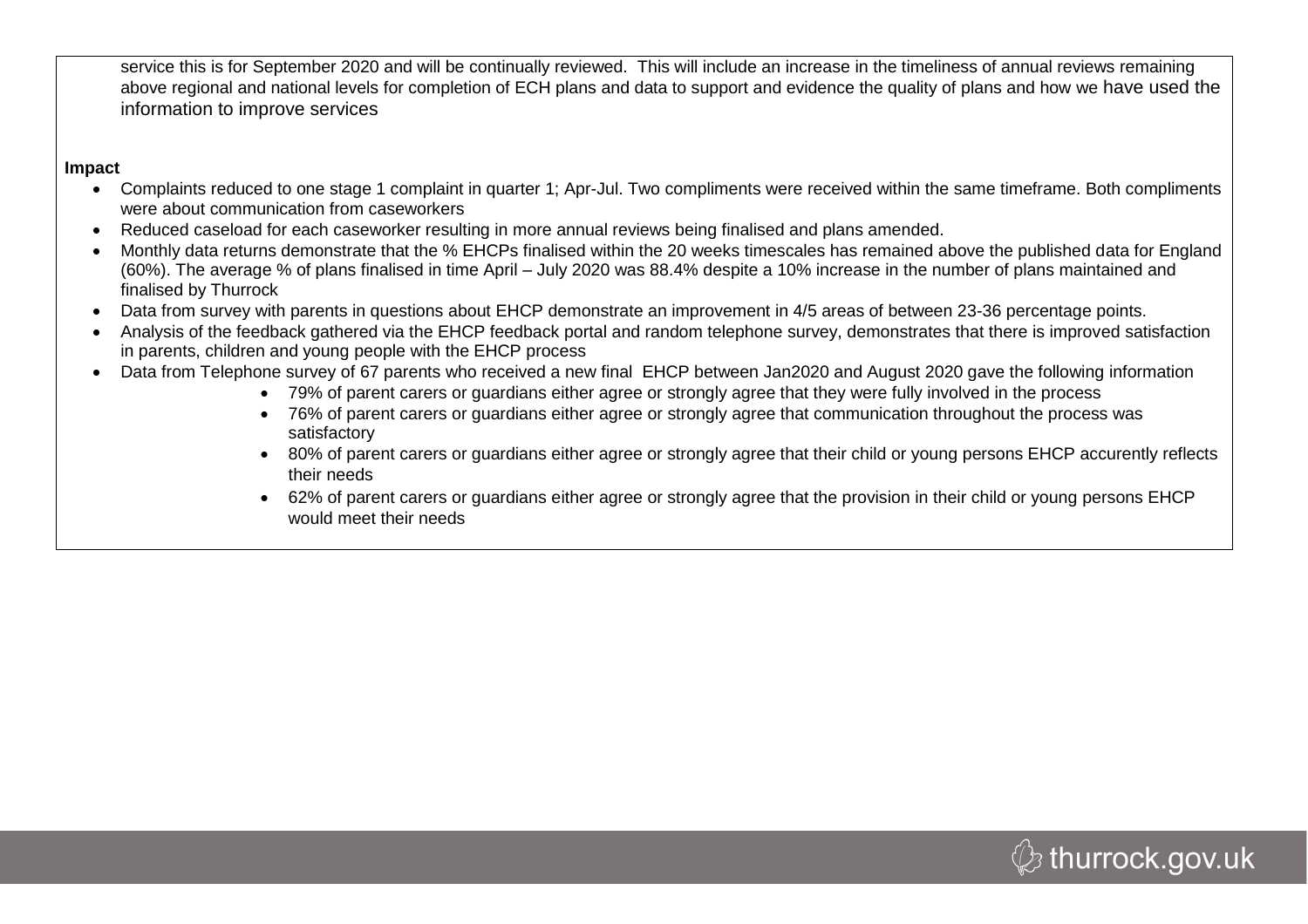| C2: Revise and Review the Annual Review<br><b>Process to ensure that EHC Plans are</b><br>appropriately updated. |                                                                                                                                                                                                                                                                                                         |                  |                 | <b>Review of EHC PLANs</b><br>Increase in % of EHC Plans that were reviewed within required<br>timescales (baseline = $%$ for secondary transfers, $%$ of post 16                                                                                                          |  |  |  |  |  |  |
|------------------------------------------------------------------------------------------------------------------|---------------------------------------------------------------------------------------------------------------------------------------------------------------------------------------------------------------------------------------------------------------------------------------------------------|------------------|-----------------|----------------------------------------------------------------------------------------------------------------------------------------------------------------------------------------------------------------------------------------------------------------------------|--|--|--|--|--|--|
|                                                                                                                  | a) Refresh and co-produce the annual review<br>process for CYP with EHC Plans to ensure it<br>gathers information on progress towards<br>outcomes and informs joint commissioning<br>decisions and that annual reviews take place<br>within timescales and where necessary Plans<br>are amended         | <b>Dec 2020</b>  | <b>SLSESEND</b> | transfers, % others) from Autumn 2019 baseline<br>Increase in % of EHC Plans finalised within 12 weeks of the AR<br>meeting where the decision taken was to amend the Plan<br>Increase in % of parents/carers who reported that:<br>They were fully involved in the review |  |  |  |  |  |  |
|                                                                                                                  | b) Agree joint area approach to statutory decision<br>making- initiation and case management<br>panels - agree and publish new terms of<br>reference and membership                                                                                                                                     | <b>Sept 2019</b> | <b>SLSPPEP</b>  | They were satisfied with the outcome<br>They were fully involved in the preparing for adulthood<br>transition                                                                                                                                                              |  |  |  |  |  |  |
| C).                                                                                                              | Revise existing templates, process and<br>guidance for completing multi-agency<br>contributions to EHC needs assessment                                                                                                                                                                                 | <b>Dec 2019</b>  | <b>SLSESEND</b> | Baseline established                                                                                                                                                                                                                                                       |  |  |  |  |  |  |
|                                                                                                                  | d) Recruit to Vacant appeals and Tribunals post                                                                                                                                                                                                                                                         | <b>Sept 2020</b> | <b>SLSESEND</b> |                                                                                                                                                                                                                                                                            |  |  |  |  |  |  |
|                                                                                                                  | e) Establish EHC Plan quality assurance process,<br>schedules for quality assurance of EHC Plan,<br>which allows the area to evaluate the strengths<br>and weaknesses of EHC Plans (new and<br>amended) quarterly quality assurance of EHC<br>Plan to be undertaken by SEND Operational<br><b>Board</b> | <b>Nov 2019</b>  | <b>SLSPPEP</b>  |                                                                                                                                                                                                                                                                            |  |  |  |  |  |  |
| f).                                                                                                              | Put in place protocols that ensure prompt and<br>appropriate contributions are received when<br>drafting EHC Plans from Education, Health and<br>Care. This will include compliance and<br>escalation to relevant service managers and<br>senior leads.                                                 | <b>Jan 2020</b>  | <b>SLSESEND</b> |                                                                                                                                                                                                                                                                            |  |  |  |  |  |  |
|                                                                                                                  |                                                                                                                                                                                                                                                                                                         | <b>Feb 2020</b>  | <b>SLSESEND</b> |                                                                                                                                                                                                                                                                            |  |  |  |  |  |  |
|                                                                                                                  |                                                                                                                                                                                                                                                                                                         |                  |                 |                                                                                                                                                                                                                                                                            |  |  |  |  |  |  |

 $\circledR$  thurrock.gov.uk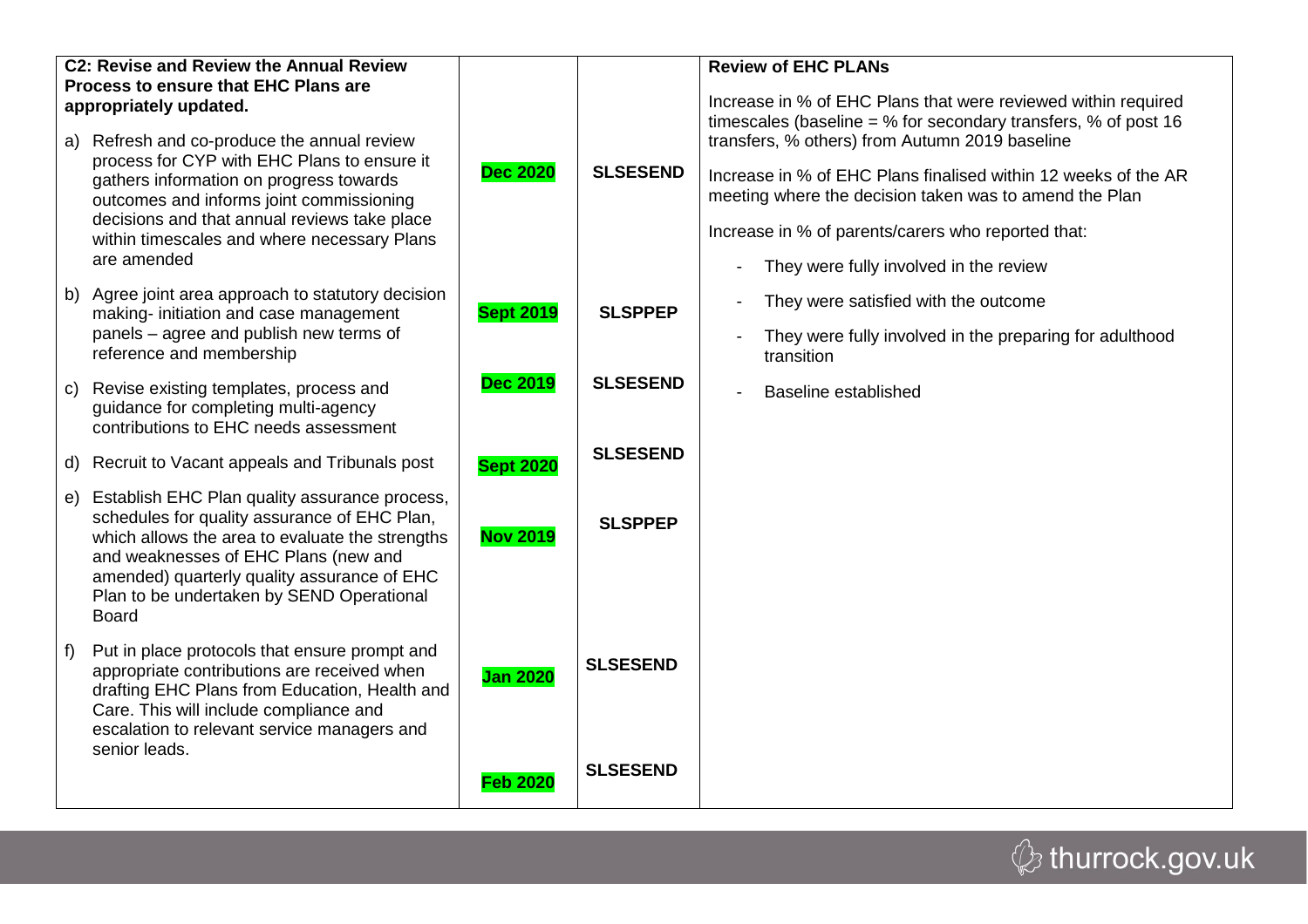| h)                                                                                       |                                                                                                                                                                                                                                  |          | g) Key issues report to be used by to SL SE<br>SEND to inform staff development needs<br>guidance for completion of sections of EHC | Using Enhance training materials to implement | Oct 2019-<br><b>July 2020</b> | <b>SLSESEND</b> |  |  |  |  |  |
|------------------------------------------------------------------------------------------|----------------------------------------------------------------------------------------------------------------------------------------------------------------------------------------------------------------------------------|----------|-------------------------------------------------------------------------------------------------------------------------------------|-----------------------------------------------|-------------------------------|-----------------|--|--|--|--|--|
| i)                                                                                       | Plans<br>Using engagement portal survey<br>parents/carers/ CYP on their experience of the<br>EHC Plan/ annual review process- gather a<br>baseline in Autumn 19 and then repeat<br>quarterly to evidence improvements/ direction |          |                                                                                                                                     | <b>Oct 2019</b>                               | <b>SLSPPEP</b>                |                 |  |  |  |  |  |
| of travel<br><b>RAG rating</b><br>Oct 2019<br>Jan 2020<br>April 2020<br><b>July 2020</b> |                                                                                                                                                                                                                                  |          |                                                                                                                                     |                                               |                               |                 |  |  |  |  |  |
|                                                                                          | Oct 2020                                                                                                                                                                                                                         | Jan 2021 |                                                                                                                                     |                                               |                               |                 |  |  |  |  |  |

**C2 Progress update March – September 2020:**

Whilst a number of these actions  $[(a) - (i)]$  have been completed we are still dealing with historical delays in relation to the annual review process as a result this remains amber until we can evidence progress against the backlog of AR's but further evidence is needed to ensure the work has been fully embedded. The timeframes for annual reviews continues to be a challenge. Outlined below is work that has been undertaken to address this.

- 1. Annual review process being reviewed utilising the system upgrade and simplify the processes will lead to greater timeliness by having a single view across education & skills this will reduce the amount of potential data anomalies which will lead to improve performance.
- 2. New post holder (Performance & Tribunals Officer) started April 2020 this role is working at an earlier stage with parents to try and avoid tribunals and is leading the QA work.
- 3. Working with health and SC partners to improve compliance- some delay due to Covi9-19 health colleagues redeployed to front-line/ schools under pressure from reduced staff
- 4. New Quality Assurance process of EHC plans underway, based on multi agency partnership work including parent/carers. QA Process carried out using ENHACE QA Framework. Monthly meetings taking place sampling a range of EHC Plans. Feedback on Plans shared across agencies with

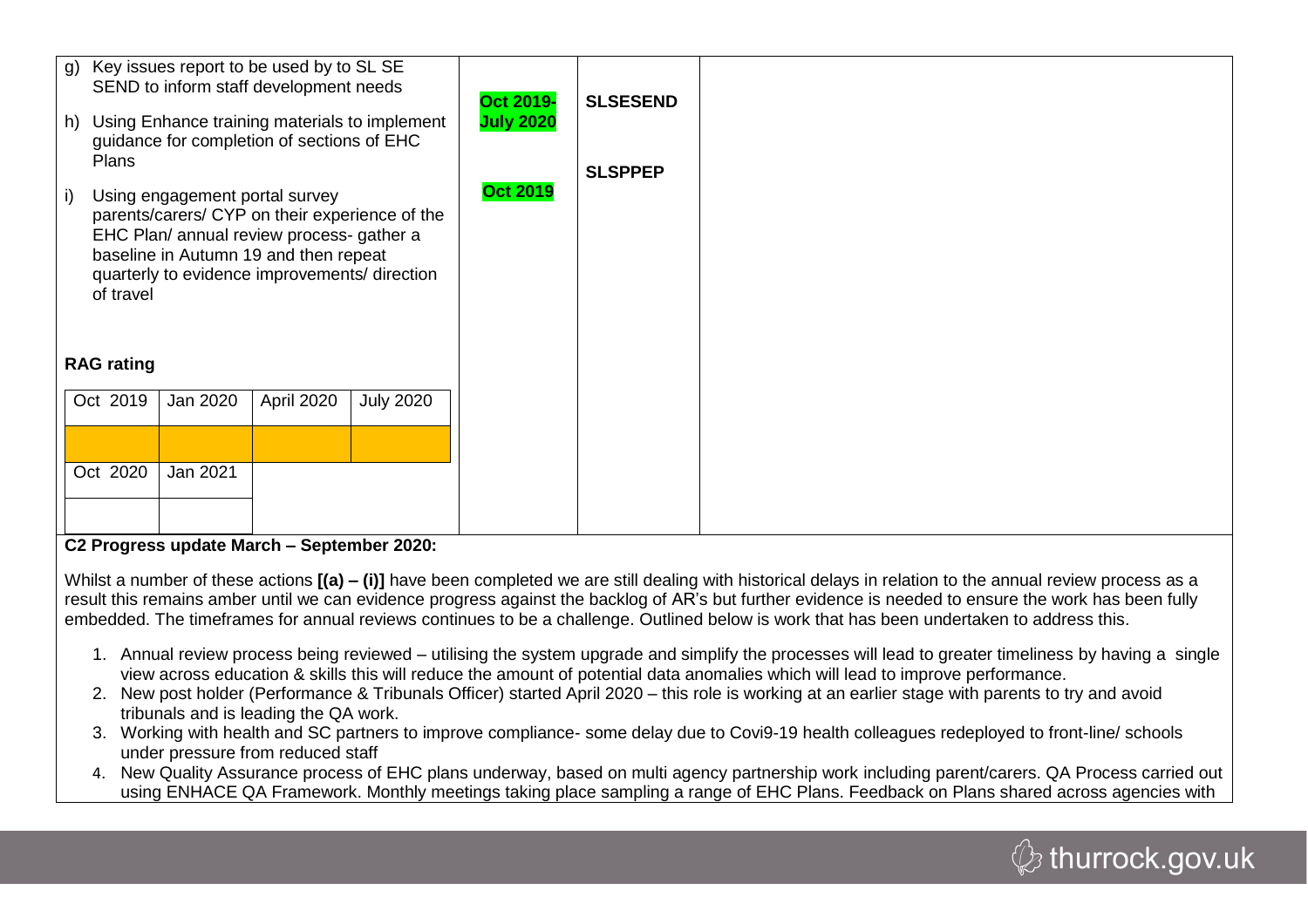initial key learning issues to be feedback to the wider SEND team for continuous improvement A report on this is due to be presented to SEND Improvement Board in November 2020

- 5. Parent Portal in operation- baseline information recorded.
- 6. An EHCP Quality assurance process has been introduced so that a sample of plans are audited monthly and the learning is shared with contributors to the plan to support continued improvement
- 7. There was only one stage 1 complaint reported this quarter and two compliments were received.

#### **Impact**

- 8. Out of timescales reviews reducing following addition of resource to bring these up to date within 6 months 42% of EHCPs have been reviewed and amended and are up to date. We have a plan to catch up on the remainder of the backlog.
- 9. Data from survey portal demonstrates an improvement in % of parents/students who had a positive experience of annual review process.
- 10. 79% of parents surveyed felt that they were fully involved in the EHCP process; this is an improvement of 39 percentage points on the baseline
- 11. Only 6% of parents surveyed felt strongly that they were not fully involved compared to 40% in the baseline.
- 12. 76% of parents surveyed thought the communication was good compared to 45% in the baseline
- 13. 80% of parents surveyed felt the EHCP reflected their child compared to 45% previously
- 14. 60% of parents surveyed felt the outcomes for their child was good and 62% felt the provision would meet the needs of their child.
- 15. 79% of EHCP plans were completed within 20 weeks. N.B this data has been affected by COVID-19 school closures and NHS staff being redeployed to COVID\_19 work. Those that are late for these reasons will be reported as valid exceptions in line with the temporary change to the law which is due to expire 25 September.
- 16. Quarterly quality assurance of EHCPs in in place with external partners (Health, Social Care, PATT) monthly internal quality assurance has begun. Reports will be shared with Improvement Board in November 2020.